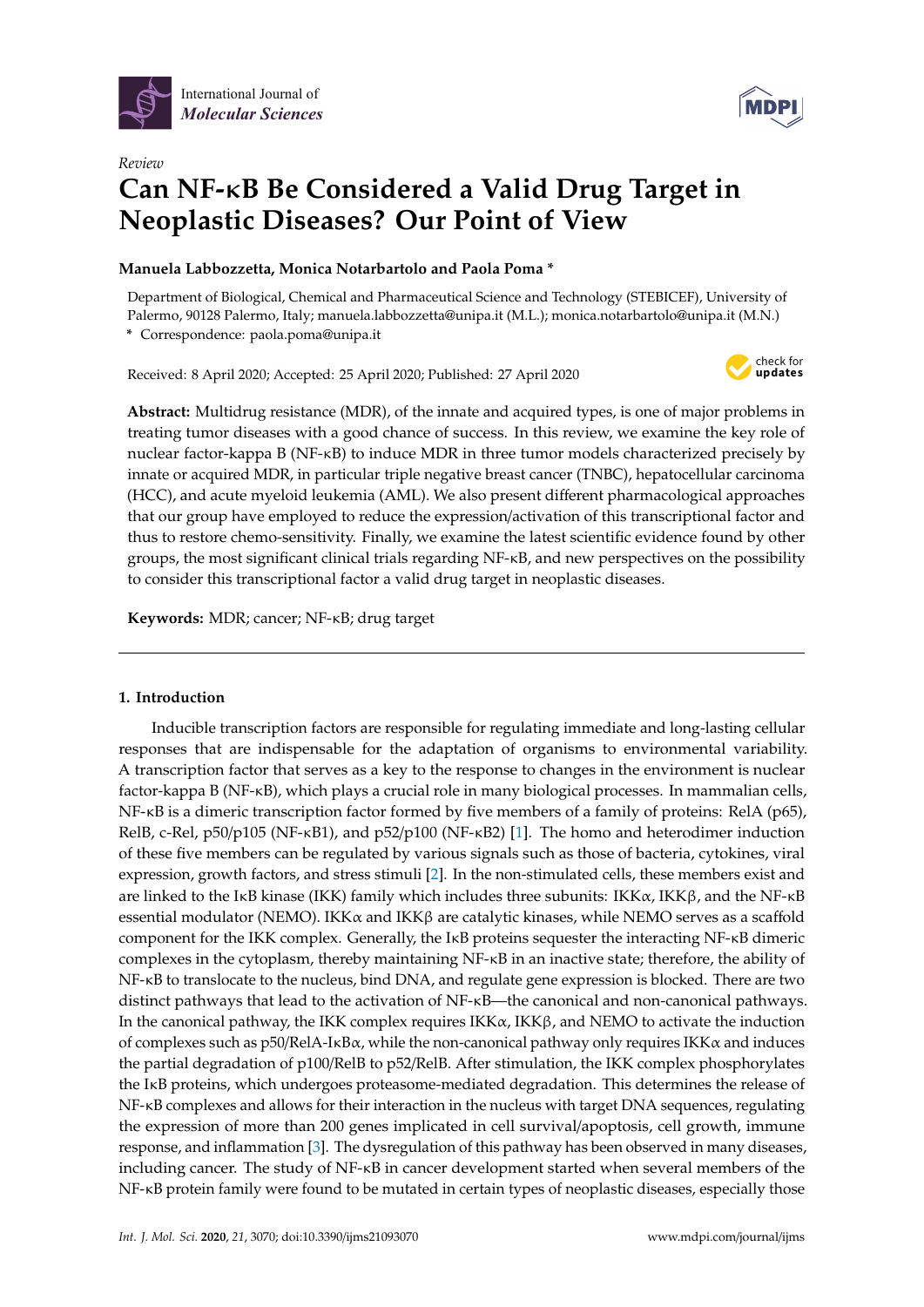with hematopoietic origins, thus suggesting a link between NF-κB and oncogenesis. Initially identified for its role in the immune system and hematopoietic cancers, c-Rel has increasingly been associated with solid tumors and other pathologies. c-Rel is frequently amplified in Hodgkin's lymphomas, in large B-cell lymphomas, and in some follicular and mediastinal B cell lymphomas. Constitutively active NF-κB has been detected in malignant cells derived from patients with multiple myeloma, acute myeloid leukemia, acute lymphocytic leukemia, and chronic myeloid leukemia [\[4,](#page-12-3)[5\]](#page-12-4). The constitutive or aberrant activation of NF-κB is also often found in a variety of solid tumors including ovarian cancer [\[6\]](#page-12-5), prostate cancer [\[7\]](#page-12-6), gastric carcinoma [\[8\]](#page-12-7), colorectal cancer [\[9\]](#page-12-8), hepatocellular carcinoma, [\[10\]](#page-12-9) breast cancer [\[11\]](#page-12-10), and triple negative breast cancer [\[12\]](#page-12-11). The mechanism of such persistent NF-κB activation is not clear but may involve defects in signaling pathways, mutations, or chromosomal rearrangements, and it is almost always associated with a resistant phenotype and an unfavorable prognosis [\[13–](#page-12-12)[15\]](#page-12-13). The development of resistance to chemotherapy, especially in its multiple form (multidrug resistance, MDR), is the main limitation of successful treatment in tumors. The transactivating forms of NF-κB (e.g., dimers containing the p65/RelA subunit) may up-regulate the expression of several genes involved in anti-apoptosis, cell proliferation and invasion, and drug resistance (e.g., IAPs, Bcl-2, Bcl-X<sub>L</sub>, cyclin D1, c-myc, interleukin-6 (IL-6), cyclooxygenase-2 (COX-2), inducible NO-synthase (iNOS), matrix metalloproteinases (MMPs), and MDR1/P-gp) [\[16\]](#page-12-14). This review highlights our observations on the role of NF-κB in neoplastic disease, especially in multi-drug resistant models, and shows the different approaches considered to modulate its expression and its activation. The suppression of constitutive NF-κB activation inhibits the oncogenic potential of transformed cells and thus makes NF-κB an interesting new therapeutic target in cancer.

## **2. NF-**κ**B and Oncogenesis**

The role of NF-κB in human cancer has attracted attention. NF-κB regulates many genes involved in the promotion of cancer (e.g., those of clonal expansion, cell proliferation, diversification, angiogenesis, adhesion, extravasation, and the degradation of extracellular matrix). Several studies have shown how NF-κB is capable of modulating the expression of pro-inflammatory genes like tumor necrosis factor (TNF), IL-1, iNOS, MMP-9, and many other chemokines. Furthermore, the activation of NF-κB may regulate the production of prostaglandins via the gene COX2, which has been shown to be overexpressed in a variety of cancers [\[17\]](#page-13-0). In tumor tissues with elevated NF-κB activity, the accumulation of pro-inflammatory cytokines at the tumor site directly contributes to the pro-tumorigenic microenvironment. Chronic inflammation can lead to genomic instability and genetic mutations that favor tumor initiation and development [\[18\]](#page-13-1). Additionally, cancer cell growth can be promoted by activating mutations in transcription factors, such as β-catenin, which controls expression of genes that stimulate proliferation [\[19\]](#page-13-2). Many studies have suggested that NF-κB controls the anti-apoptotic mechanisms associated with oncogenesis. NF-κB induces the expression of anti-apoptotic genes such the FLICE inhibitory protein (FLIP), the inhibitor of apoptosis proteins c-IAP1/2, Survivin, and XIAP (IAPs), and the members of the family of Bcl-2 apoptosis regulators that are often overexpressed in human tumors. NF-κB activation variably controls the regulation of cell cycle proteins (e.g., cyclin D1 and c-myc) and the interaction with various cellular components (e.g., p300 and p53) that promote or induce apoptosis [\[20](#page-13-3)[,21\]](#page-13-4). NF-κB has been reported to promote both angiogenesis and metastasis in certain tumor models, potentially through the regulation of vascular endothelial growth factor (VEGF) and MMPs [\[22](#page-13-5)[,23\]](#page-13-6). Its activation not only promotes the proliferation of cancer cells, suppresses apoptosis, and attracts angiogenesis, it also induces epithelial mesenchymal transition [\[24](#page-13-7)[,25\]](#page-13-8), which facilitates distant metastasis. In fact, the activation of NF-κB also seems to be part of a regulatory loop involving MDA-9/Syntenin, a scaffolding PDZ domain-containing protein overexpressed in multiple human cancers cell lines, that functions as a positive regulator of tumor cell invasion and metastatic spread [\[26–](#page-13-9)[30\]](#page-13-10). Finally, NF-κB activation has been shown to induce resistance to various chemotherapeutic agents. NF-κB participates in several phases involved in drug resistance processes in particular, it modifies the expression of the *mdr*1 gene whose product, P-glycoprotein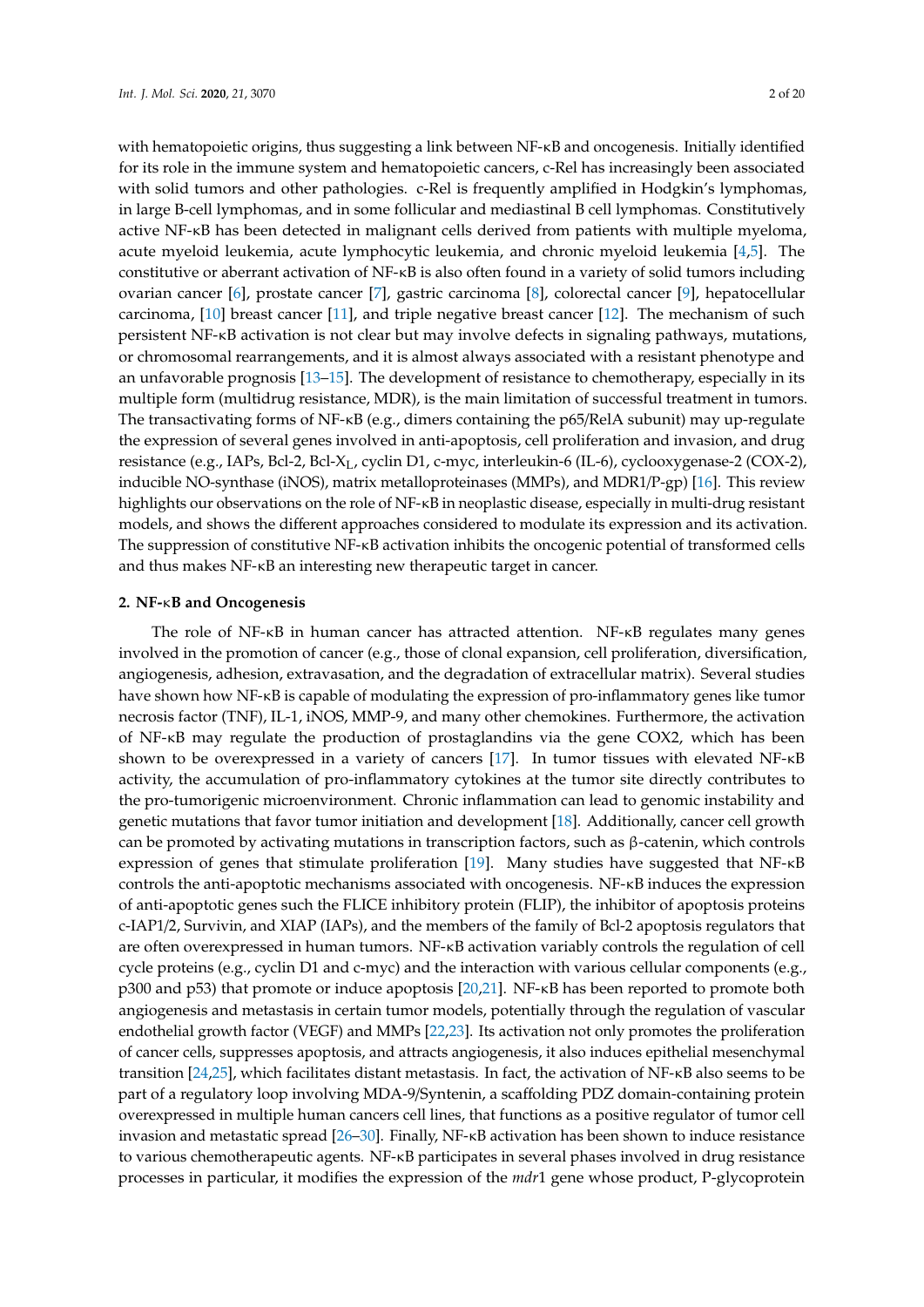(P-gp), is a transporter of plasma membranes that induces the outflow of chemotherapy, not only in tumor induction and progression but also in resistance to therapy [\[16](#page-12-14)[,31](#page-13-11)[,32\]](#page-13-12). Since expression of the multidrug transporter P-gp was found to be NF-κB-dependent, it is believed that NF-κB inhibitors can decrease P-gp expression and restore chemo-sensitivity [\[33,](#page-13-13)[34\]](#page-13-14).

#### **3. NF-**κ**B in Multi-Drug Resistant Human Tumor**

The development of MDR to chemotherapy remains a major difficulty in the treatment of cancer. MDR is multifactorial, and pleiotropic cellular signals are simultaneously involved in this process. MDR can be intrinsic or acquired. In intrinsic resistance, the cancer cells are inherently resistant or unresponsive to therapeutics. In acquired resistance, cancer cells that were initially responsive become unresponsive during the course of treatment. The mechanisms responsible of MDR are multiple and the most studied are related with the overexpression of several efflux membrane proteins. Among them, the ATP-binding-cassette (ABC) superfamily largely contributes to MDR, resulting in the increased translocation of the cytotoxic drugs out of the cell, consequently reducing their intracellular concentrations and their biological effect [\[35](#page-13-15)[,36\]](#page-13-16).

In this review we will examine in particular the role of NF-κB in some human tumor models such as triple negative breast cancer (TNBC), hepatocellular carcinoma (HCC) and acute myeloid leukemia (AML) characterized by high aggressiveness and little responsiveness to drug treatments.

Breast cancer (BC) is a complex disease entity with different biological characteristics and clinical behavior. Many features like age, tumor size, axillary node involvement, angio-lymphatic invasion, histological grade, hormonal receptor status (estrogen and progesterone) and HER-2/neu expression, have been defined to predict treatment response and outcome in breast cancer [\[37\]](#page-13-17). In particular, breast cancer cells called TNBC are characterized by lack of estrogen, progesterone and HER-2/neu receptors [\[38\]](#page-13-18). TNBCs account for ∼20% of all breast cancers and are associated with epithelial-to-mesenchymal transition (EMT) and a high propensity for early metastasis and risk of mortality [\[39\]](#page-14-0). TNBC is often, but not always, a basal-like breast cancer and the presence of stem cells from breast cancer contributes to the onset of cancer and resistance to chemotherapy [\[40,](#page-14-1)[41\]](#page-14-2). There is increasing evidence that aberrant activation of NF-κB signaling is a frequent characteristic of TNBC cells, although the underlying causes of this activation have remained largely elusive [\[42,](#page-14-3)[43\]](#page-14-4). Studies from gene expression profiling analysis revealed that the nuclear factor NF-κB pathway has been strongly implicated in the pathogenesis of certain TNBCs [\[44](#page-14-5)[,45\]](#page-14-6), where it affects cell proliferation, suppresses apoptosis as well as promotes anchorage-independent growth [\[46\]](#page-14-7). Furthermore, the breast tumor subtypes exhibit different forms of NF-κB activation, some associated with enhanced p50/RelA DNA binding, some with enhanced p50 or p52 DNA binding activity, some with enhanced c-Rel expression. Activated NF-κB (p50/RelA) was detected predominantly in ER-negative vs. ER-positive breast tumors and mostly in ER-negative and ErbB2-positive tumors (86%) [\[47\]](#page-14-8). Lee et al. [\[48\]](#page-14-9) posited a role of enhancer of zeste homolog 2 (EZH2) in the constitutive activation of the NF-κB target gene expression in ER-negative basal-like breast cancer cells. This proposed function of EZH2 requires the physical interaction with RelA/RelB to promote the expression of NF-κB targets [\[48,](#page-14-9)[49\]](#page-14-10). In the past, our group had obtained tumor cell lines with characteristic of multi-drug resistance acquired, treating the wild-type cells with gradually increasing concentrations of doxorubicin, chemotherapeutic drug belonging of DNA intercalators and topoisomerase II inhibitors. In particular, MCF-7R is the variant of a breast cancer cell line MCF-7. Our studies have shown that the MCF-7R cell line is characterized by different mechanisms of drug resistance as the lack of estrogen receptor  $\alpha$  (ER  $\alpha$ ) and the overexpression of NF-κB, P-gp, different IAPs and COX-2 [\[50\]](#page-14-11).

Furthermore, we have also highlighted how the NF-κB transcription factor (p50/p65) is constitutively active in three TNBC cell lines with different characteristics, the SUM 149, the SUM 159 and the MDA-MB-231 [\[46](#page-14-7)[,51\]](#page-14-12). The ability of NF-κB to react to different stimuli and the capacity to form different homo- and hetero-dimers can explain its involvement in biological systems with different phenotypic traits. In fact, SUM 149 derived from inflammatory breast cancer (IBC), a basal-like subtype,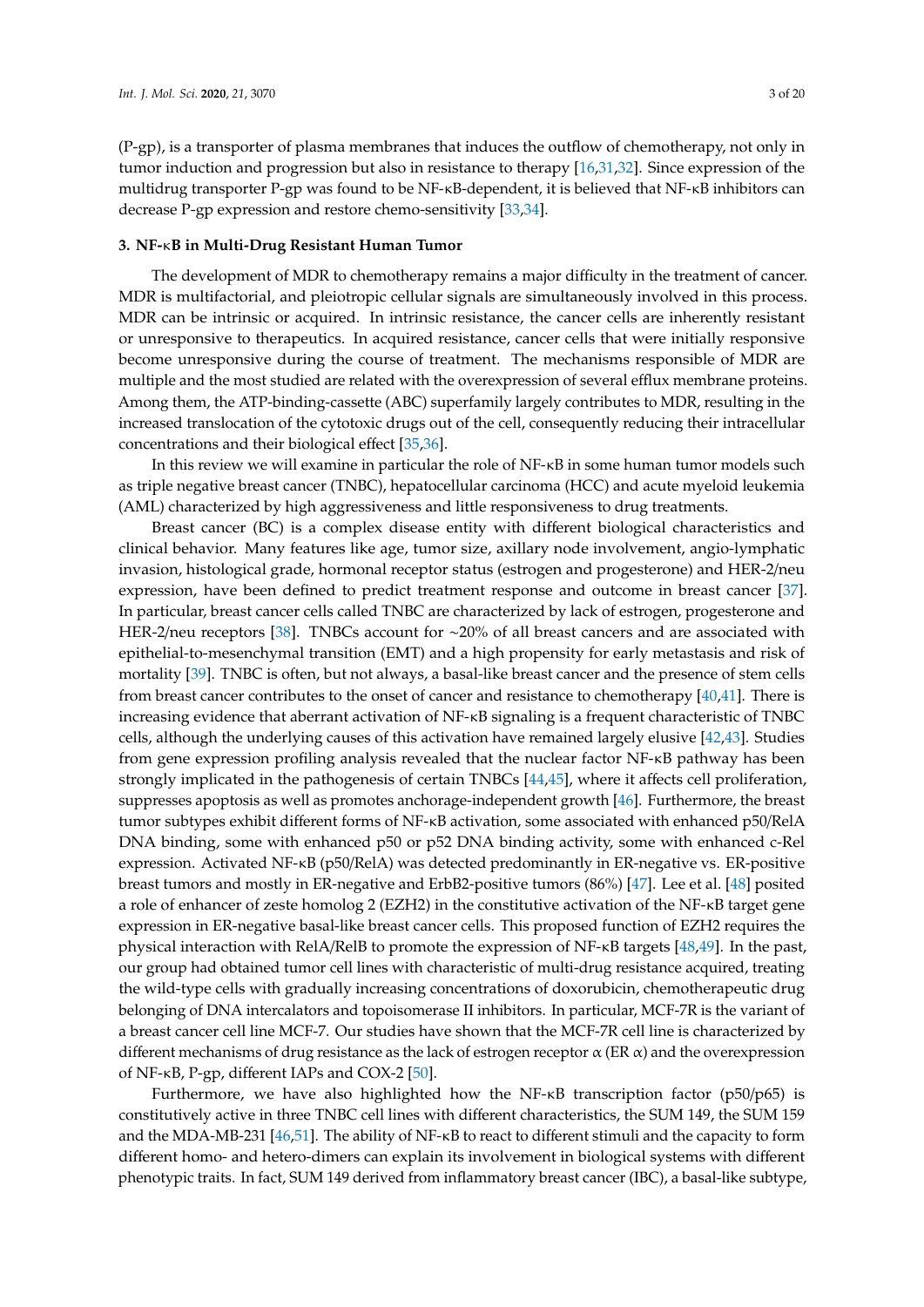SUM 159, a stem-like subtype while MDA-MB-231 is claudin-low subtype [\[52\]](#page-14-13). Today again there are no treatment guidelines for TNBC because it appears highly aggressive and not responsive to antineoplastic drugs [\[53](#page-14-14)[,54\]](#page-14-15), so challenges remain to identify potential targets in the field of TNBC research for treating this disease. The transcription factor NF-κB could be a useful target for the treatment of these tumors [\[55\]](#page-14-16).

The primary liver cancer, HCC, is a frequent tumor, which results in high mortality and most often exhibits a poor response to current drug therapies [\[56\]](#page-14-17). In hepatocarcinogenesis, the inception of chronic inflammation, characterized by cell death and subsequent compensatory proliferation that can develop in liver cirrhosis and the presence of altered signal pathways, including the signaling of the nuclear factor κB, represent well known oncogenic factors [\[57\]](#page-14-18). The NF-κB pathway constitutes an important link between inflammation and tumorigenesis and has been found to be constitutively active in hepatocellular carcinoma with consequent increase in cell proliferation, drug resistance and invasiveness [\[58,](#page-14-19)[59\]](#page-15-0). However, the role of NF-κB in liver cancer is conflicting [\[60\]](#page-15-1). Some studies have shown NF-κB's ability to promote inflammation-associated cancer and inhibition of its signaling pathway in hepatocytes attenuates the onset of HCC associated with inflammation [\[61,](#page-15-2)[62\]](#page-15-3). Other authors suggest instead a role as tumor suppressor in hepatocytes since NF-κB inactivation can promote hepatocarcinogenesis and induce spontaneous development of HCC [\[63\]](#page-15-4). NF-κB appears to play a role in regulating apoptosis in HCC through the activation of its downstream target genes. These results suggest that pro-apoptotic signals can induce NF-κB, which may in turn induce expression of genes involved in the suppression of apoptotic signals including the IAPs. Furthermore, as it is responsible for the overexpression of P-glycoprotein, it contributes to the creation of drug resistance that characterizes all neoplastic diseases with an unfavorable prognosis such as HCC [\[64\]](#page-15-5). Today, in fact, the main strategy to prolong the survival of patients with hepatocellular carcinoma who present advanced disease is chemotherapy, however, the onset of MDR in cancer patients often determines the failure of drug treatment [\[65\]](#page-15-6). Our previous study [\[66\]](#page-15-7) has shown how NF-κB is constitutively activated in an HCC cell line, HA22T/VGH, and its inhibition is helpful in antagonizing IAPs and other target genes implicated in the biology of this tumor. These results suggesting that the NF-κB activities may be important targets for novel therapeutic approaches in the treatment of human HCC.

In addition to solid tumors, NF-κB activation in hematological malignancies has been widely observed [\[4,](#page-12-3)[5\]](#page-12-4). AML is a very heterogeneous neoplasm of the hematopoietic stem cell, a malignant clonal disorder characterized by many alterations that inhibit differentiation of cells and induce proliferation or accumulation of blasts, and by low production of healthy hematopoietic cells [\[67\]](#page-15-8). Different constitutively activated signaling pathways play critical roles in the survival and growth of acute myeloid leukemia cells. These include NF-κB pathways [\[68\]](#page-15-9). Constitutive NF-κB has been detected in more than 50% of cases, enabling leukemic cells to resist apoptosis and stimulate uncontrolled proliferation [\[69](#page-15-10)[–71\]](#page-15-11). NF-κB activation in myeloid cells typically enhances inflammation in the tumor microenvironment by increasing the secretion of pro-inflammatory cytokines such as TNF-α and IL-6, which eventually leads to rapid proliferation of tumor cells [\[72\]](#page-15-12) and is responsible for inducible nitric oxide synthase (iNOS) activation to increase nitric oxide (NO). NO production can control cell survival, as acute NO production triggers apoptosis, but conversely, chronic NO production by constitutively active signaling of NF-κB leads to inhibition of the apoptosis mechanism [\[73\]](#page-15-13). Moreover, NF-κB is responsible for regulating the expression of heme oxygenase-1 (HO-1), which is a well-known catabolic enzyme for free heme [\[74\]](#page-15-14). The upregulation of HO-1 has been reported in AML and contributes to evading TNF-induced apoptosis [\[75\]](#page-15-15). As mentioned above, the phosphorylation of NEMO is an essential step in canonical NF-κB pathway activation. In fact, the activation of NF-κB is possible only when NEMO binds to the IKK complex. Since NF-κB has been found constitutively active, both in the blasts and stem cells of acute myeloid leukemia [\[76\]](#page-15-16), and its activation is detected in the bone marrow of patients with myelodysplastic syndrome (considered a precursor disease of AML [\[5\]](#page-12-4)), the lack of formation of the NEMO/IKK complex due to the use of NEMO-binding domain peptides could represent a therapeutic strategy to indirectly inhibit NF-κB activation in AML.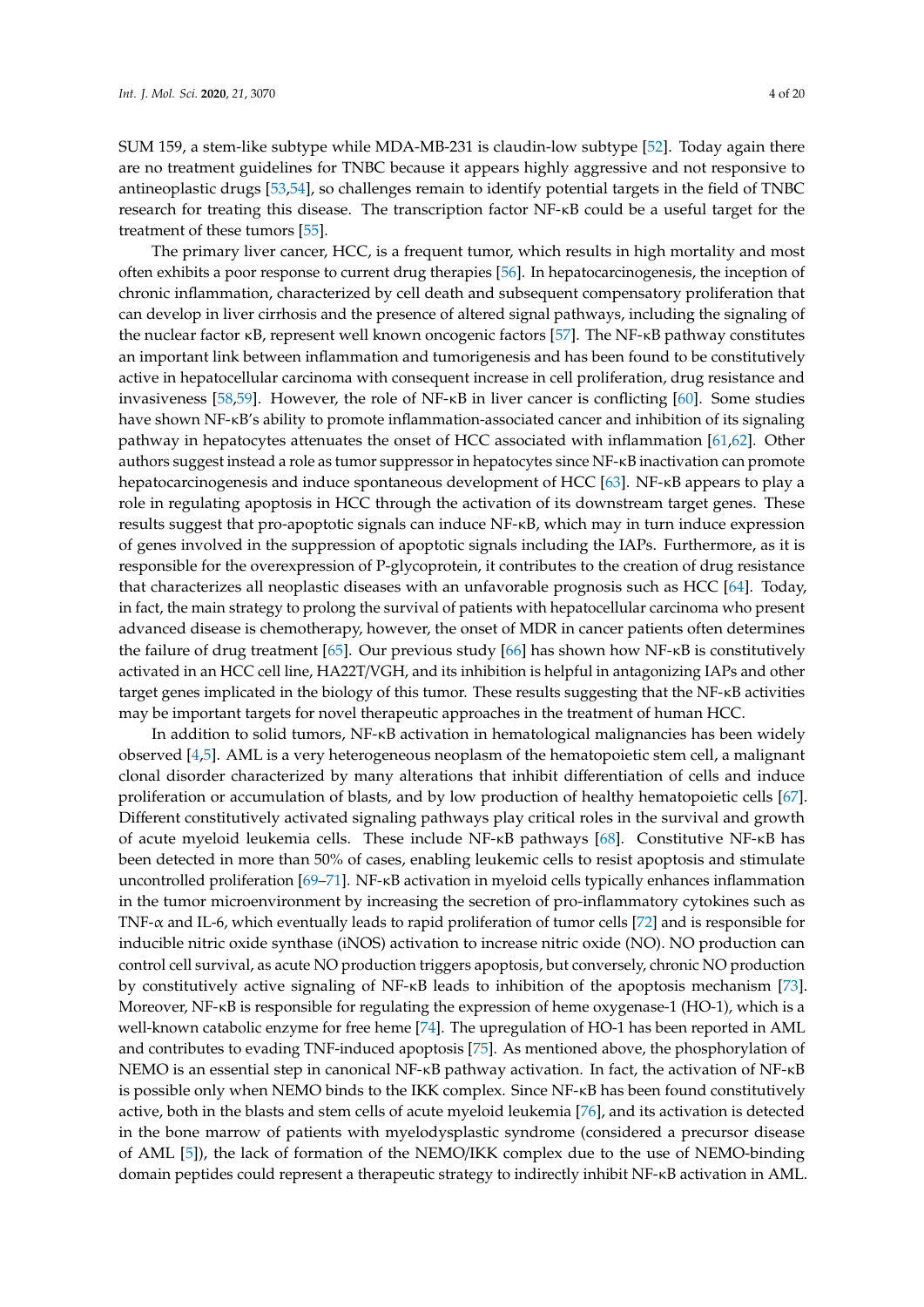Additionally, in leukemic cells NF-κB is responsible for the establishment of drug resistance through the control of the expression of the *mdr1* gene [\[77\]](#page-15-17). Several studies have shown how among the different cellular mechanisms responsible for drug resistance in patients with acute leukemia and other hematological malignancies, the best characterized is the phenotype of multi-drug resistance mediated by P-gp. The characterization of the HL-60 cell line and its MDR variant HL-60R, obtained in our laboratory following increasing exposures of doxorubicin, showed how the NF-κB factor (p50/p65) is overexpressed in the resistant variant, and it is responsible for up-regulating the expression of the P-gp gene and several members of the IAP family [\[78,](#page-15-18)[79\]](#page-16-0). Alterations in IAPs proteins are prevalent in many types of human cancer and are associated with chemoresistance, disease progression, and poor prognosis [\[80\]](#page-16-1). HL-60R, in contrast to its parental cells, in fact, lacked sensitivity to cell death induction from diverse stimuli, including doxorubicin and cisplatin administration [\[77\]](#page-15-17). By inhibiting NF-κB, it is possible to reduce the expression of these targets so that the sensitivity of therapy can be improved on malignant hematological cells [\[81](#page-16-2)[,82\]](#page-16-3).

### **4. NF-**κ**B as Molecular Drug Target**

For all the reasons listed above, NF-κB can be considered a valid molecular therapeutic target in tumor diseases. NF-κB inhibition, through different approaches from natural and multi-target compounds to synthetic drugs and target therapies, produces the arrest of cell growth and invasive capacity, as well as an increase in the response to anticancer treatments.

Today, the targeted therapy is certainly the option of therapeutic choice most valued by oncologists, and, with the innumerable products as monoclonal antibodies, tyrosine kinase inhibitors, immunotherapy, it has been imposed on classical antitumor drugs. Unfortunately, there are many aspects of targeted agents to consider including high costs and a relative efficacy in the case of highly unstable tumors, which, from the genetic point of view, strongly mutate in the expression of different proteins. The drug resistance, innate or acquired, poses considerable limits on the effectiveness of single-targeted agents, and, in the last few years, there has been an increase of multi-drug resistance mechanisms in regard to these drugs. Moreover, single-targeted agents are not without important side effects, so in this context, multi-targeted agents are proposed as valid alternatives to molecular therapy because they are able to interfere with different pathways that are simultaneously altered in the cancer cell and because of their limited toxicity.

In this review, we examine all our observations concerning the use of compounds, natural, synthetic, multi-targeted, and single-targeted, that act as pharmacological targets of NF-κB and that were conducted on MDR cancer models (Figure [1\)](#page-5-0).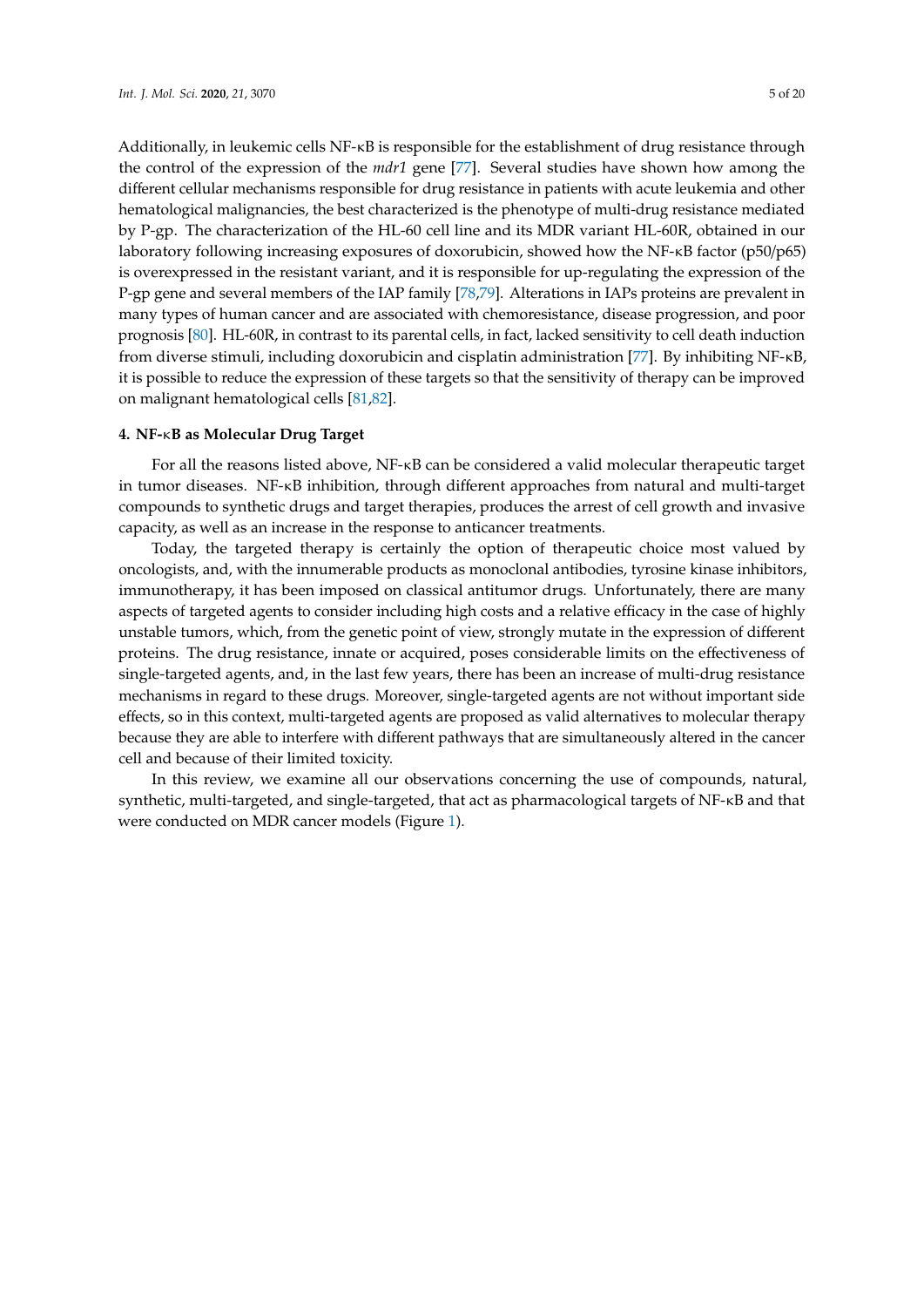<span id="page-5-0"></span>

**Figure 1.** Events following the activation of nuclear factor kappa B (NF-κB) in the neoplastic cell and **Figure 1.** Events following the activation of nuclear factor kappa B (NF-κB) in the neoplastic cell and molecules capable of hindering its activation or translocation to the nucleus. molecules capable of hindering its activation or translocation to the nucleus.

# *4.1. Natural Compounds 4.1. Natural Compounds*

#### 4.1.1. Curcumin

(diferuloylmethane) is a dietary polyphenolic compound extracted from *Curcuma longa L*. and present in curry spice; traditionally, it is used in Indian medicine. Curcumin has many properties like those of anti-inflammatory, anti-oxidant, antimicrobial, and antitumor kinds; in particular, it has exhibited tumor suppressive and preventive activities in many in vitro and in vivo models [\[83](#page-16-4)[,84\]](#page-16-5). Curcumin is a "privileged structure" that is able to affect different pathways deregulated in cancers; it suppress the activation and expression of numerous factors responsible for proliferation, drug resistance, and apoptosis inhibition—such as AP-1, MAPK, Akt, COX-2, P-gp and, in particular, NF-KB—through IκB phosphorylation inhibition [\[85](#page-16-6)[,86\]](#page-16-7). For several years, our group has been analyzing the antitumor properties of curcumin. Curcumin

INCC, as mentioned above, is characterized by constitutive activation of NF-κB and also by an innate MDR. In human HCC cell lines, we observed significant growth inhibitory and apoptotic effects following treatment with curcumin.

In addition, on HA22T/VGH cells, curcumin has been shown to potentiate the antitumor and apoptotic effects of cisplatin, a chemotherapeutic drug belonging to a group of DNA alkylating agents, and the inhibitory effects on NF-κB activation carried were found to lead to a decrease of the expression of some its targets, as IAPs and COX-2 [\[63\]](#page-15-4).

We observed the same antitumor effects of curcumin in other MDR cancer models.

On MCF-7 and its variant MCF-7R, we analyzed the effects of curcumin and its isoxazole analog, observing that antitumor property of the two compounds, in term of cell proliferation inhibition and death induction, were equal in the MDR model and its parental cell line [\[50](#page-14-11)[,87\]](#page-16-8). This result highlighted how curcumin is capable to bypass the molecular mechanisms that make cancer cells resistant to treatment with many anticancer drugs. On the other hand, the same natural compound resulted in a formidable lead compound to synthesis new derivatives with higher antitumor capacities. Curcumin, compound in a formidable lead compound to synthesis new derivatives with higher synthesis new derivatives with h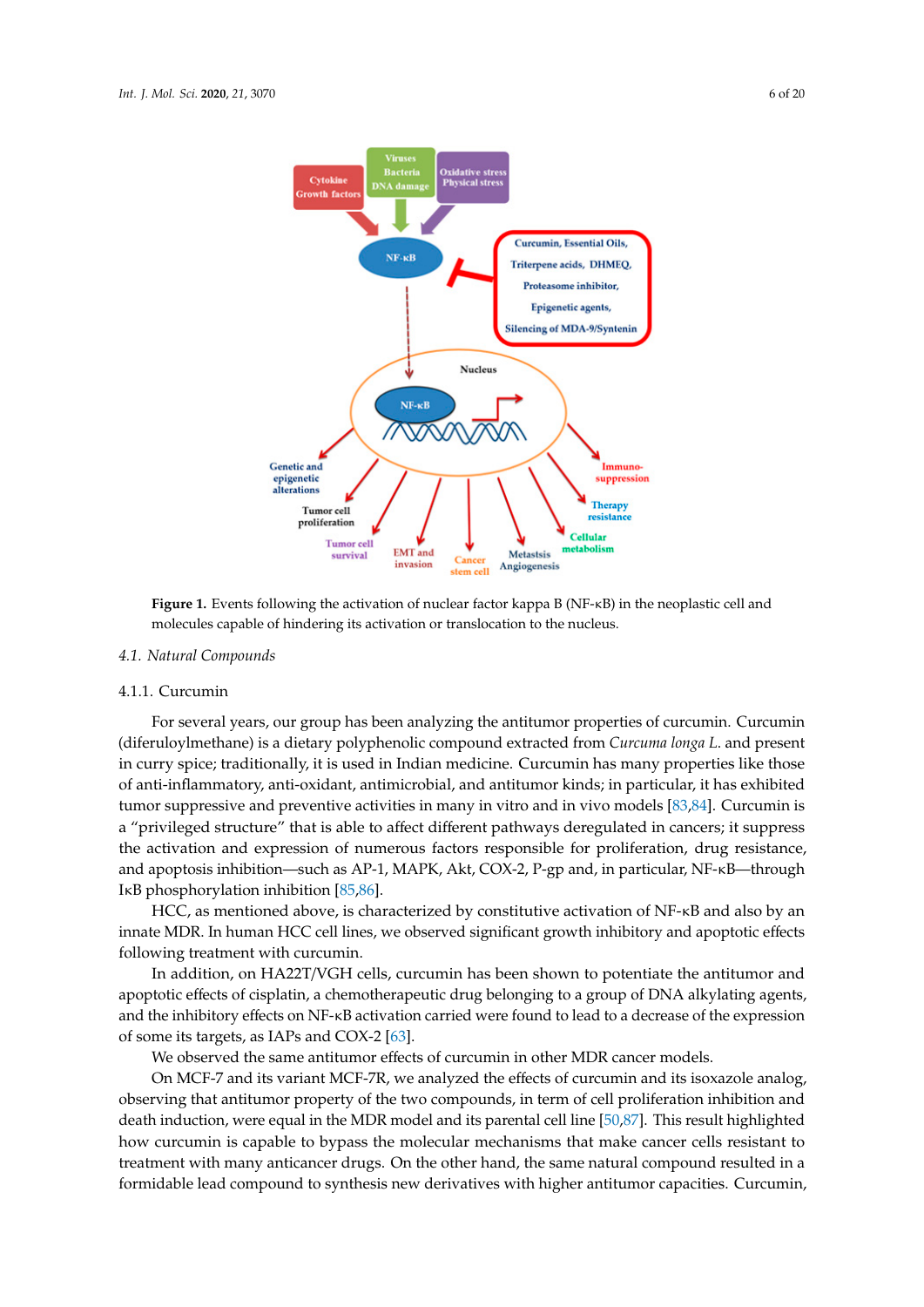in fact, is endowed with a diketone function, fundamental to its antitumor activity, to which the ability to form adducts with the –SH groups and generate reactive oxygen species—determining consequently cell death—is attributed [\[88](#page-16-9)[–90\]](#page-16-10). In the past, we tested the antitumor effects of numerous derivatives obtained by bioisosteric substitutions at the 1,3 dicarbonyl fragment of curcumin with enamino and oxime functions. The isoxazole analog is one of many derivatives that our group have analyzed; it is a more potent form of curcumin (by approximately two-fold) on cell growth inhibition in HA22T/VGH cells, MCF-7, and HL-60, and in the corresponding MDR variant, a dioxime benzyl analog has been revealed as the most active of all in cellular models of HCC and breast cancer. In particular, the MDR variant was able to inhibit cell proliferation and to induce cell death much more than curcumin, and it was able to counteract NF-κB activation [\[91\]](#page-16-11).

More recently, we analyzed the antitumor effects of curcumin and its new derivatives on two TNBC cell lines, SUM 149 and MDA-MB-231 [\[51\]](#page-14-12).

Two different approaches have been used in the synthesis of these compounds; as mentioned above in fact, it is well known that the  $\alpha$ , $\beta$ -unsaturated di-keto portion is fundamental for anticancer activity of curcumin, as well as phenolic groups for anti-oxidant capacities, but it is also known that the poor bioavailability and stability of curcumin in physiological media depend on these groups [\[92,](#page-16-12)[93\]](#page-16-13). For this motif, we have used analogs in which the phenolic OH groups are completely or partially substituted and an analog with a peculiar structure, obtained by reaction between an electrophilic sulfenic group and the nucleophilic central carbon 1,3-diketone, producing a thioether. In both cases we have observed good anti-proliferative and pro-apoptotic effects on two cellular models examined. In regard to NF-κB, our data once again confirmed that curcumin is a strong inhibitor of NF-κB activation in TNBC, and two of the new analogs keep this property [\[94\]](#page-16-14).

The antitumor effects of curcumin on acquired multidrug resistance models like MCF-7R cells and HL-60R cells, comparable or stronger respect to parental cell lines, have proven that the compound exerts inhibitory effects on the function of P-gp, as has been reported by numerous authors as well, including us [\[50,](#page-14-11)[87](#page-16-8)[,95\]](#page-16-15). Indeed, curcumin is not a substrate of P-gp, but its MDR reversal effects could depend on inhibition of substrate binding or of ABCB1 ATPase activity. We had also speculated an indirect inhibitor mechanism by downregulation of the P-gp gene expression depending by NF-κB inhibition. Unfortunately, on the contrary to what observed by the other authors about the sensitization of MDR tumor cells to established substrates of these efflux pumps, like vinblastine, etoposide, and mitoxantrone [\[95\]](#page-16-15), we never have observed any reversal activity of P-gp-mediated resistance to doxorubicin by curcumin or its analogs in the MDR models described above [\[50\]](#page-14-11).

Another important aspect to consider is the limited pharmacological use of curcumin in vivo because of its low solubility in aqueous media and short half-life; consequently, curcumin bioavailability is poor, particularly after oral or topical administration [\[96](#page-16-16)[–98\]](#page-16-17). In the last few years, we have examined the possible convenience to use designed carrier that could increase the drug delivery and allow for a wider applicability of curcumin in vivo. In this regard, several drug delivery systems (DDS), such as the curcumin loading into liposomes or nanoparticles, have been developed by other groups, though these are not always exploitable for clinic use due to high side effects and low efficacy [\[99–](#page-17-0)[101\]](#page-17-1).

We instead evaluated the anti-proliferative properties of a functionalized halloysite-curcumin system (HTN-curcumin), in which curcumin was covalently linked to halloysite precursor through GSH- or pH-responsive bonds in HCC (HA22T/VGH and Hep3B), TNBC (SUM 149 and MDA-MB-231), and AML cell lines (HL-60 and its variant HL-60R).

The halloysite nanotubes were not toxic towards the cells and enhanced the aqueous solubility of curcumin; moreover, the HTN-curcumin prodrug induced curcumin release from nanoparticles depending by intracellular GSH, and all these characteristics are responsible for the increased cytotoxicity of the HNT-curcumin compared to free curcumin observed in all analyzed cellular models [\[102,](#page-17-2)[103\]](#page-17-3). Further investigations are underway to assess whether the advantage of these systems is also true in NF-κB regulation.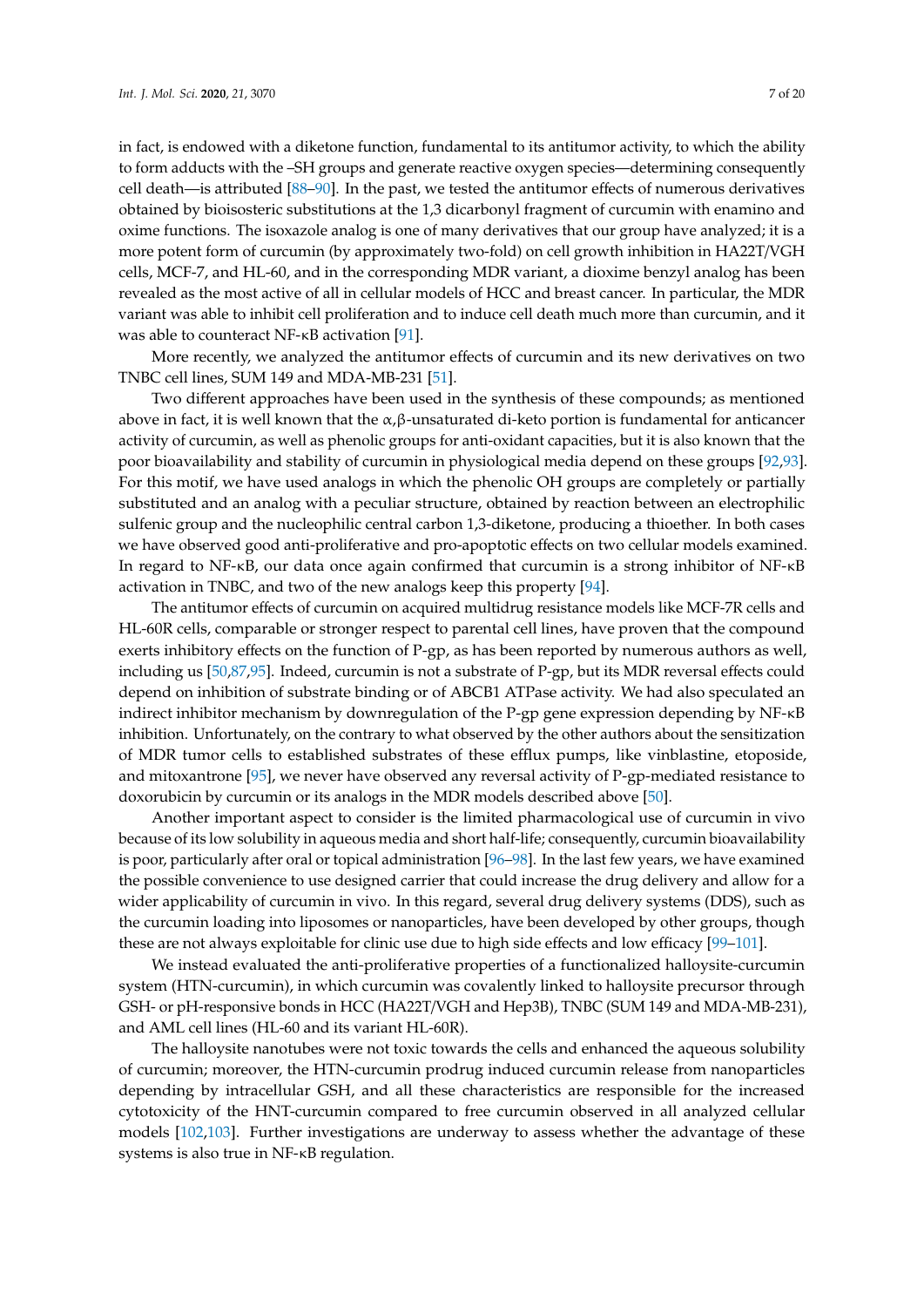#### 4.1.2. Essential Oils

Essential oils (EOs) are mixtures of chemical compounds that constitute the natural endogenous protection of plant species against parasites, bacteria, and fungi; these oils can have important implications in clinics for humans, taking advantage of their anti-inflammatory, antibacterial, anti-mitotic, and anti-proliferative activities [\[104](#page-17-4)[–108\]](#page-17-5).

It is noteworthy that the oils are highly fat soluble and are characterized by a low toxicity and often by a multi-target activity, precisely because they are composed of several molecules with different pharmacological actions.

Our group assessed the antitumor and antibacterial properties of the essential oils extracted from different plant species, with special focus on their ability to act as inhibitors of NF-κB, a function likely attributable to terpenic compounds of the oils.

A study on the essential oil of *Cyphostemma juttae*[\[109\]](#page-17-6) showed the cytotoxic effects and pro-oxidant activity of this oil in two TNBC cell lines (MDA-MB-231 and SUM 149). Our results highlighted that these activities are related to essential oil availability and interfere with the NF-κB pathway, causing a substantial decrease of NF-κB activation and, consequently, a significant reduction of some NF-κB target genes [\[109\]](#page-17-6). The same EO produced anti-proliferative and pro-apoptotic effects on HL-60 and its MDR variant HL-60R through the inhibition of NF-κB activation and the consequent reduction of expression, at the mRNA and protein levels, of some NF-κB targets [\[110\]](#page-17-7).

*Alluaudia procera* essential oil has been tested in vitro on MDR models [\[111\]](#page-17-8), in particular HL-60 and its MDR variant HL-60R to evaluate its antitumor abilities, and on Gram-negative *Escherichia coli* and Gram-positive *Staphylococcus aureus*, where it exhibited antibiotic resistance. This EO, in addition to terpenes such as precisely phytol, neophytadiene, and its isomers, contained five C16 macrocyclic lactones, of which Ambrettolide ((Z)-oxacycloheptadec-8-en-2-one) is the major component (18.1%). The latter could be attributed the biological activities that we have observed. In particular, *A. procera* EO induced a concentration-dependent reduction of the cancer cell viability of both cell lines and only an additive effect when EO was co-administrated with doxorubicin; for this, we supposed that essential oil or its major compounds are substrates of P-gp, as are many macrolides. Since the repeatedly administered doxorubicin was responsible for acquired resistance to chemotherapy due to its causing of an increase of P-gp expression via NF-κB, we hypothesized that C16 macrocyclic lactones could exert an antiproliferative effect by inhibiting the mammalian target of rapamycin (mTOR) and/or NF-κB like structural analogues [\[111\]](#page-17-8).

Analog results obtained on AML cell lines with *C. juttae* EO have been described for the essential oil extracted from *Kalanchoe beharensis* [\[110\]](#page-17-7). Additionally, in this case, we observed an inhibition of cell growth and an induction of cell death, depending on the inhibition of the NF-κB pathway. This EO produced a significant decrease in many targets of NF-κB both at the mRNA and protein levels, like those of P-gp, IAPs, and Bcl-2, once again confirming the central role of NF-κB in the tumorigenesis process and, above all, in determining multi-drug resistance; all this makes it a potential pharmacological target for antitumor molecules [\[110\]](#page-17-7).

In the case of the *Glandora rosmarinifolia* essential oil, we observed dose-dependent anti-proliferative activity—due, at least in part, to its pro-oxidant effects—on a panel of HCC cell lines (HA22T/VGH, HepG2, and Hep3B) and TNBC cell lines (SUM 149 and MDA-MB-231) [\[112\]](#page-17-9). Additionally, in this case, we assume that these activities depend by capacity to interfere on NF-κB activation, but this hypothesis remains to be verified.

#### 4.1.3. Triterpene Acids

Oleanolic acid (OA) and ursolic acid (UA) are triterpene acids endowed with biological properties, such as those of the anti-inflammatory, antimicrobial, and antidiabetic kinds [\[113–](#page-17-10)[115\]](#page-17-11).

Both these compounds are present in food vegetables to which they contribute chemo-preventive and antitumor properties [\[116](#page-17-12)[–118\]](#page-17-13). Our interest in these molecules turned to their ability to interfere with NF-κB activation; we tested the cytotoxicity and inhibition capacity of the NF-κB activation of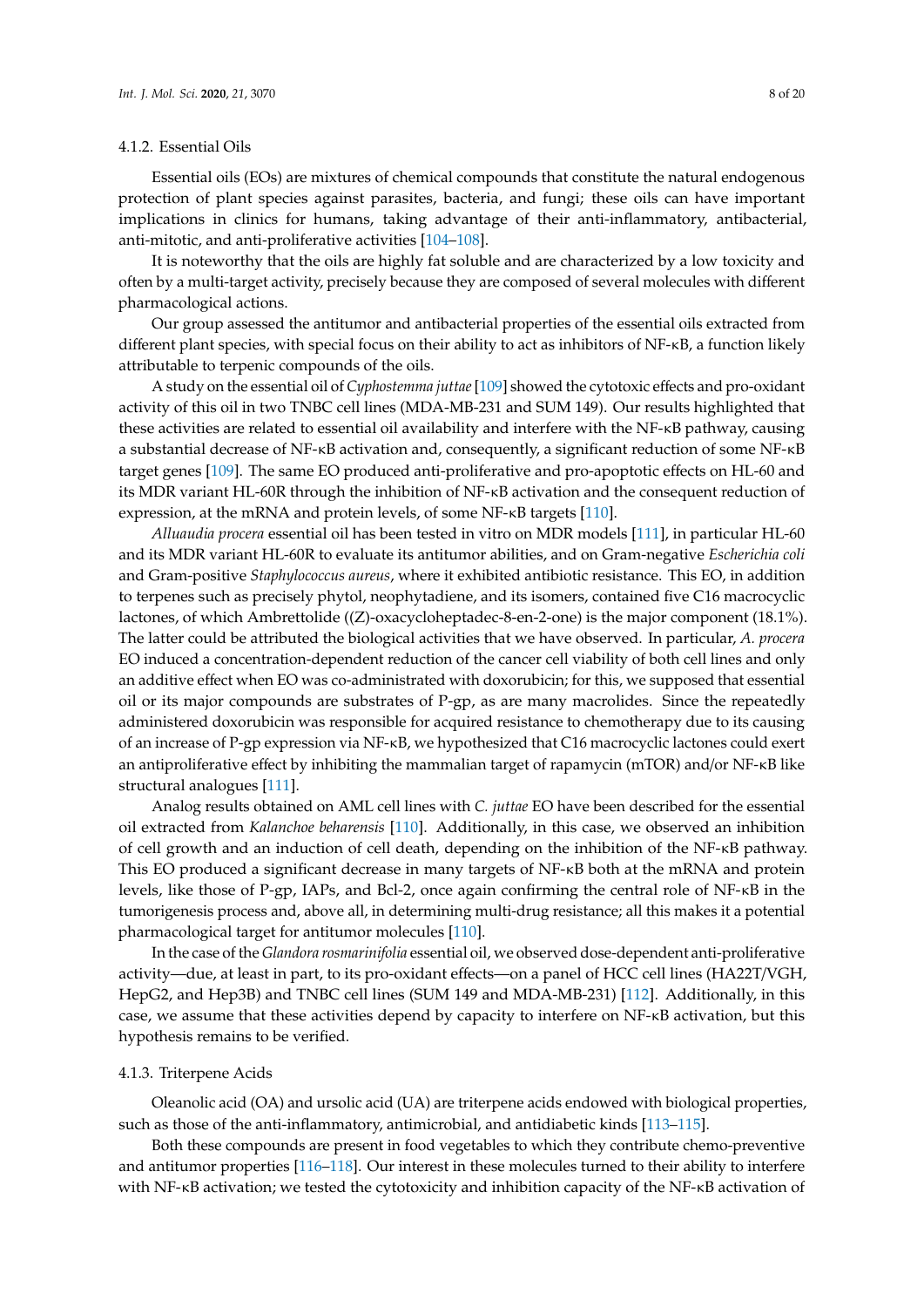some OA and UA derivatives in HCC cell lines (HepG2, Hep3B, and HA22T/VGH). The chemical changes that were made had the purpose of increasing the lipophilia and/or oxidation state at C-3. Some analogs, in particular two epimeric compounds and a ketone, all derived from OA, showed a cytotoxic activity correlated with a strong NF-κB inhibition, once again demonstrating that this factor is a molecular target of those natural compounds with therapeutic actions that we call nutraceuticals [\[119\]](#page-18-0).

### *4.2. Synthetic Compounds*

## 4.2.1. Dehydroxymethylepoxyquinomicin (DHMEQ): A Selective Inhibitor of NF-κB

Together with studies on substances of natural origin, our group also dealt with synthetic molecules with inhibitory activity on NF-κB. One of these is certainly dehydroxymethylepoxyquinomicin (DHMEQ), which inhibits the nuclear translocation of NF-κB. Currently, there is a great deal of scientific evidence on the efficacy of DHMEQ in different types of neoplastic and even inflammatory diseases, in vitro and in vivo [\[120–](#page-18-1)[124\]](#page-18-2). We tested DHMEQ, for the first time, on HCC cell lines (HA22T/VGH, HepG2, and HuH-6), in which the molecule produced cytotoxic and pro-apoptotic effects in a proportional manner to levels of constitutively activated NF-κB in the three cell lines. In HA22T/VGH cells, in particular, we observed a synergy with cisplatin, both in the decrease cell growth and the induction of cell death effects. Moreover, in the same cell line, DHMEQ caused a dose-dependent reduction of activated factor levels and inhibited the activation induced by cisplatin. These effects turned into a decrease of expression of some NF-κB targets; specifically, DHMEQ inhibited IL-6 production, so we speculated that its antitumor activities may also have been due to an interference with a growth stimulatory autocrine loop based on IL-6 [\[125\]](#page-18-3).

A strong reduction of NF-κB activation and the expression of some its targets (IAP1, Survivin, and XIAP) were observed on three TNBC cell lines (SUM 159, SUM 149, and MDA-MB-231) treated with DHMEQ [\[51\]](#page-14-12).

### 4.2.2. Proteasome Inhibitor

Examining the NF-κB pathway showed that any molecule able to interfere with its expression, activation, or degradation can be useful to downregulate this transcriptional factor, as well as with those of correlated factors. In this scenario, the proteasome inhibitors that block the degradation of IkBα by proteasome were studied as NF-κB inhibitors. The antitumor effects of NF-κB inhibitors like MG132 are now confirmed in many types of cancer [\[126](#page-18-4)[–128\]](#page-18-5).

We showed a synergistic cytotoxicity in TNBC cell lines when the cells were co-treated with MG132 and bisindolylmaleimide I, a PKC inhibitor with a high selectivity for PKCα-,  $β1$ -,  $β2$ -,  $γ$ -,  $δ$ , and  $\varepsilon$ -isozymes, as well as a very weak selectivity for PKC $\zeta$ . We also observed a reduction of NF- $\kappa$ B activation that could only be attributed to a proteasome inhibitor. Presumably, the two molecules carried out a complex action on multiple pathways and not only on NF-κB [\[51\]](#page-14-12).

### 4.2.3. Epigenetic Agents

More recently, we focused on other factors related to NF-κB expression/activation, such as the Raf kinase inhibitor protein (RKIP). This behaves like a tumor suppressor in many types of cancer [\[129](#page-18-6)[–132\]](#page-18-7), as it inhibits the Raf-1/mitogen-activated protein kinase and, thus, the oncogenic activities related to this pathway [\[133\]](#page-18-8). There is a mutual influence between RKIP and NF-κB because RKIP affects the activation of nuclear factor, and, on the contrary, activated NF-κB is able to downregulate RKIP expression via Snail induction [\[134–](#page-18-9)[136\]](#page-18-10). We have set ourselves the goal of understanding the molecular mechanisms responsible for the downregulation of RKIP in cancer cell to identify any molecules that simultaneously lead to the downregulation of NF-κB. Regarding epigenetic agents as demethylating agents or histone deacetylase (HDAC) inhibitor, their action on the NF-κB pathway is very controversial; in general, many scientific reports have shown how these agents cause the activation of the nuclear factor that may be inhibited by co-treatment with NF-κB inhibitors, e.g., vorinostat (HADACi) and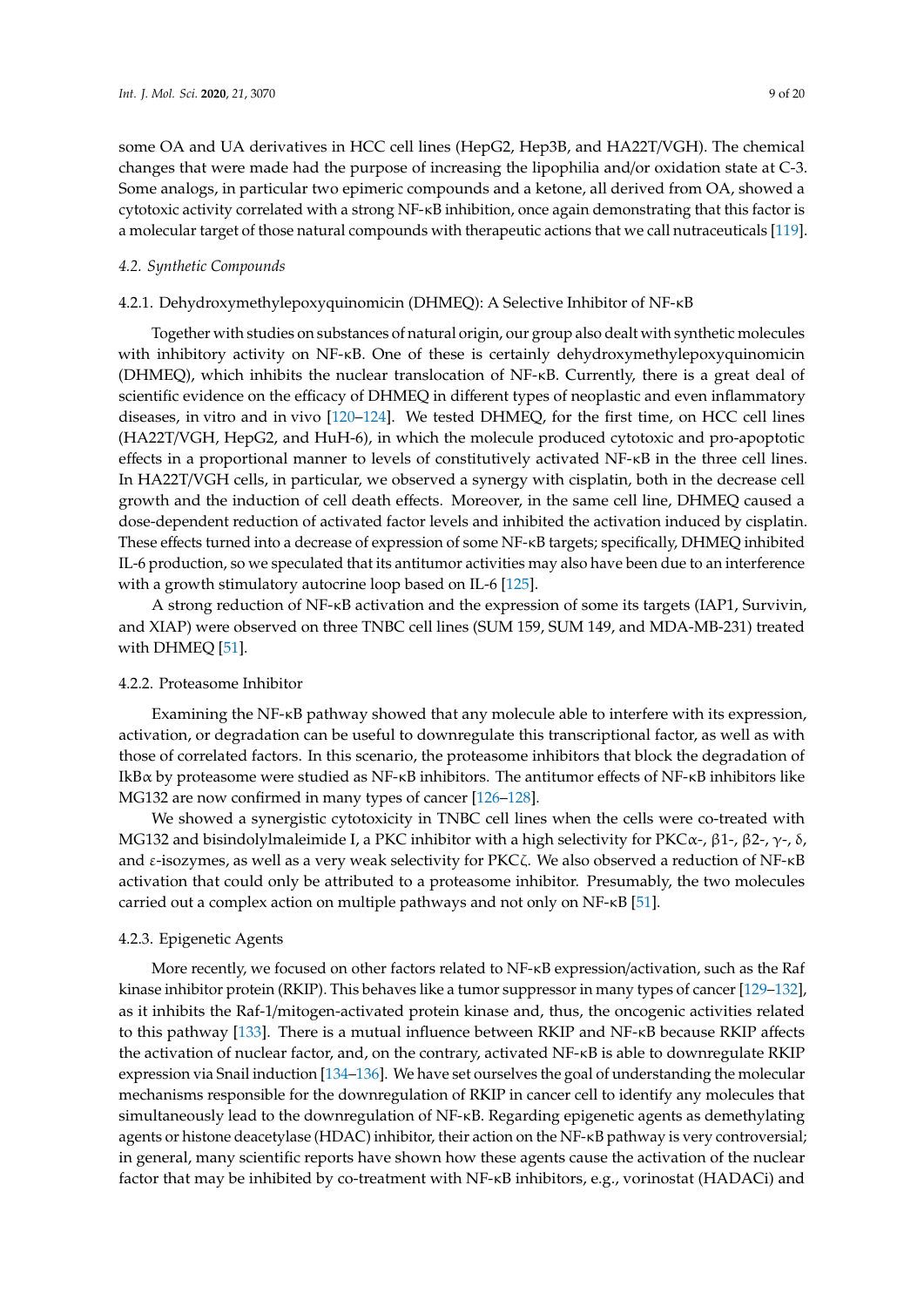bortezomib (proteasome inhibitor). For these reasons, setting aside the effects on NF-κB, we focused on the capacity of an HDAC inhibitor, trichostatin A (TSA), to enhance RKIP expression and inhibit invasion in a TBNC cell line, SUM 159. In these cells, co-treatment with TSA and DHMEQ produced synergistic effects on the inhibition of cell growth and the induction of apoptosis; overall, DHMEQ alone induced a strong increase in RKIP expression, both at the mRNA and protein levels [\[137\]](#page-19-0).

#### 4.2.4. Silencing of MDA-9/Syntenin

Melanoma differentiation-associated gene-9/Syntenin (MDA-9/Syntenin), also called syndecan binding protein (SDCBP), is a protein related to NF-κB function because contributes to its activation through Src kinase activation.

For the first time, it was shown in melanoma cells as MDA-9/Syntenin/c-Src complexes that functionally cooperate with NF-κB to promote cellular growth and invasion [\[138\]](#page-19-1). Afterwards, an inverse relationship was highlighted between MDA-9 and RKIP in melanoma; MDA-9 downregulated RKIP at the transcriptional level, and, in contrast, ectopic RKIP expression in melanoma cells suppressed MDA-9-mediated signaling [\[139\]](#page-19-2). Consequently, by virtue of the mutual regulation between RKIP and NF-κB discussed above, there would be a loop among MDA-9/Syntenin, NF-κB, and RKIP that would constitute an important target for pharmacological approaches. In our study conducted on HCC cell lines (HA22T/VGH, Hep3B, and HepG2), we demonstrated that the silencing of MDA-9/Syntenin expression, obtained by a transient transfection with anti-MDA-9/Syntenin siRNA, downregulated NF-κB and the expression of some its targets while restoring the expression of RKIP, carrying out to strong reduction of MMP-2 dependent invasiveness [\[140\]](#page-19-3).

A similar result was also achieved in TNBC cell models (SUM 159, SUM 149, and MDA-MB-231); siRNA anti-MDA-9/Syntenin produced a strong reduction of NF-κB activation and an increase of RKIP, with a reduction of cells' invasion ability in all cell lines [\[51\]](#page-14-12).

### **5. Other Scientific Evidence**

It is clear that today we have a lot of data on NF-κB, and there is a lot of scientific evidence on molecules that have the ability to interfere with the pathway of this nuclear transcription factor. However, it is also true that many agents often present as highly variable depending on the context and type of tumor, as in the case of checkpoint inhibitors, which, despite some promising results, are not always effective because the action of anti-inflammatory stroma around cancer cells or the absence of infiltrating T cells can compromise the success of this approach. For this purpose, it appears necessary to understand the action of NF-κB on immune cells to prevent the increase of antitumor immunity due to the downregulation of NF-κB [\[141\]](#page-19-4). Many groups have suggested that the combination of immunotherapy with radio and chemotherapy might represent a promising therapeutic approach [\[142–](#page-19-5)[144\]](#page-19-6). In Table [1,](#page-11-0) we report some clinical trials completed or in course regarding NF-κB as a drug target or as an important object of evaluation in the primary endpoints. Among pharmacological approaches, there are many types of anticancer drugs: natural ones (like curcumin and synthetic) that use the nuclear factor as the target and antitumor agents that interfere with pathways correlated with NF-κB.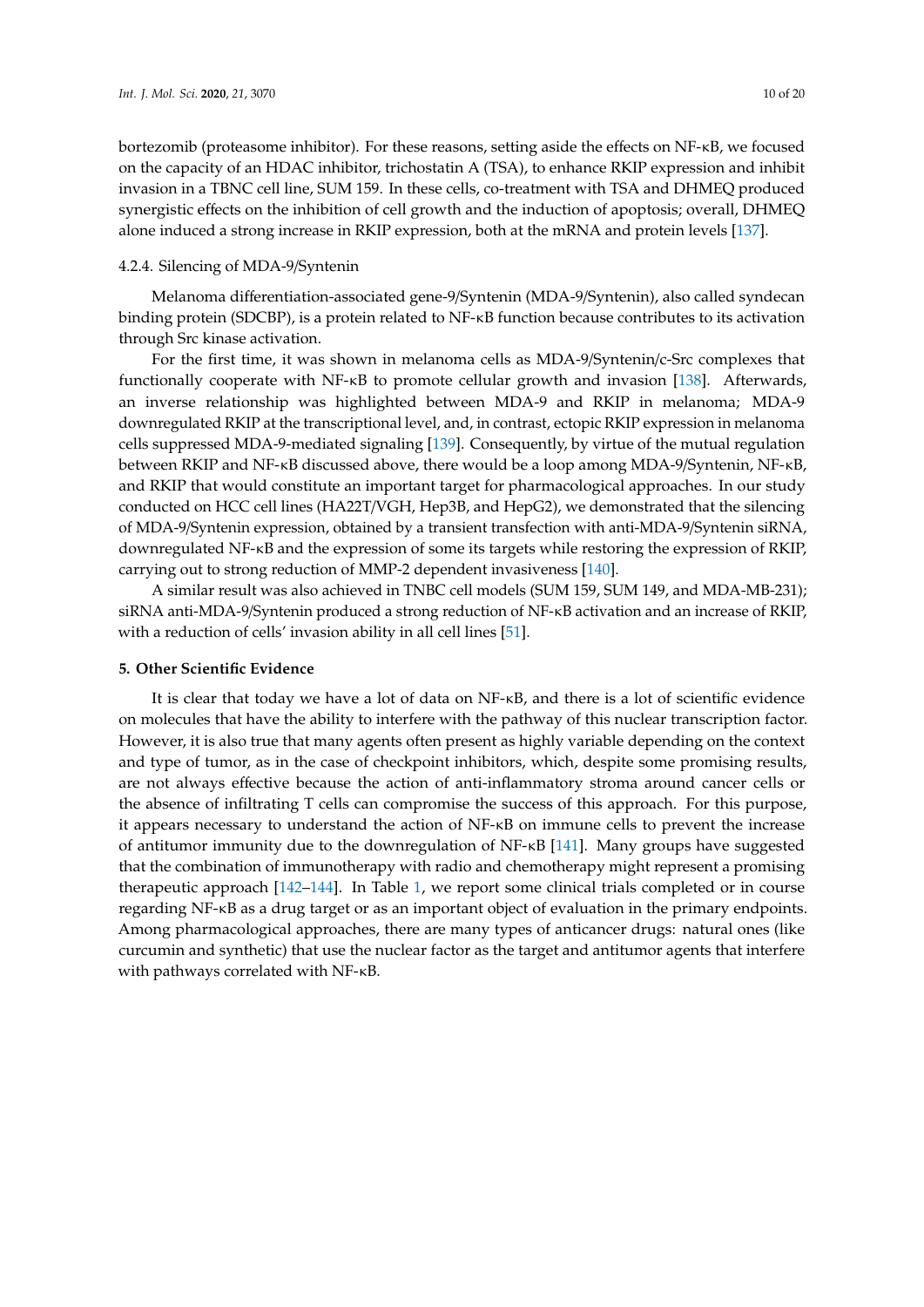**Table 1.** Clinical trials completed or in course regarding NF-κB as drug target or as the important object of evaluation in the primary endpoints.

| Identifier<br>Number | <b>Official Title</b>                                                                                                                                                                                                                                                                                  | Date      | Conclusions                                                                                                                                                                                                             |
|----------------------|--------------------------------------------------------------------------------------------------------------------------------------------------------------------------------------------------------------------------------------------------------------------------------------------------------|-----------|-------------------------------------------------------------------------------------------------------------------------------------------------------------------------------------------------------------------------|
| NCT00512798          | (Inhibition of NF-KB Signaling in<br>Melanoma Therapy) A Phase I/II<br>Clinical Trial of PS-341, a Proteasome<br>Inhibitor, in Combination with an<br>Extended Continuous Oral Schedule of<br>Temozolomide in Patients with<br>Advanced Refractory Solid Tumors<br>with the Phase II Component Only in | 2003-2008 | Terminated Due to Lack<br>of Efficacy                                                                                                                                                                                   |
| NCT03047837          | Patients with Melanoma<br>A Randomized, Phase II, Double-Blind,<br>Placebo-controlled, Multicenter, 2x2<br>Factorial Design Biomarker Tertiary<br>Prevention Trial of Low-dose Aspirin<br>and Metformin in Stage I-III Colorectal<br>Cancer Patients.                                                  | 2017-2020 | Not Terminated                                                                                                                                                                                                          |
| <b>NCT01681368</b>   | Phase II Open Label Non-Randomized<br>Single Agent Study of the SMAC<br>(Second Mitochondrial-Derived<br>Activator of Caspases)-Mimetic<br>Birinapant (TL32711; NSC 756502) in<br>Relapsed Platinum Resistant or<br>Refractory Epithelial Ovarian Cancer;                                              | 2012-2014 | Terminated Due to Lack of a<br>Clinical Benefit                                                                                                                                                                         |
| <b>NCT04208334</b>   | Primary Peritoneal<br>A Double-blind, Placebo-Controlled<br>Randomized Trial Phase II Evaluating<br>the Effect of Curcumin for Treatment of<br>Cancer Anorexia-Cachexia Syndrome<br>in Patients with Stage III–IV of Head<br>and Neck Cancer                                                           | 2020-2020 | Not Terminated                                                                                                                                                                                                          |
| <b>NCT04234022</b>   | Zn-DDC to Target<br>Hypoxia-NF-kB-CSCs Pathway and<br>Improve the Treatment Outcomes of<br>Hematological Malignancies-A<br>Translation Bench Study                                                                                                                                                     | 2020–2023 | Not Terminated (Not<br>Yet Recruiting)                                                                                                                                                                                  |
| <b>NCT01740323</b>   | Meriva for Treatment-Induced<br>Inflammation and Fatigue in Women<br>with Breast Cancer                                                                                                                                                                                                                | 2015–2018 | Completed (the Study Only<br>Highlighted a Slight Advantage<br>by Curcumin Treatment,<br>Compared to Placebo, to Reduce<br>Symptoms of Fatigue Associated<br>with Excessive NF-kB Activity in<br><b>BRCA Patients</b> ) |
| NCT00899353          | Inhibition of NF-kB for Prevention of<br>Disease Progression in Indolent B Cell<br>Malignancies<br>Phase II Trial of Ixazomib and                                                                                                                                                                      | 2008-2012 | Terminated (Original Principal<br>Investigator Left the Institution.)                                                                                                                                                   |
| NCT02765854          | Dexamethasone Versus Ixazomib,<br>Dexamethasone, and Lenalidomide,<br>Randomized with NF-kB2<br>Rearrangement (Proteasome Inhibitor<br>NF-kB2 Rearrangement Driven Trial:<br>PINR)                                                                                                                     | 2016–2021 | Not Terminated                                                                                                                                                                                                          |
| NCT01132911          | A Phase I Study of Vorinostat and<br>Bortezomib in Children with Refractory<br>of Recurrent Solid Tumors, Including<br>CNS Tumors and Lymphomas                                                                                                                                                        | 2010-2011 | Completed (No Study Results<br>Posted on ClinicalTrials.gov)                                                                                                                                                            |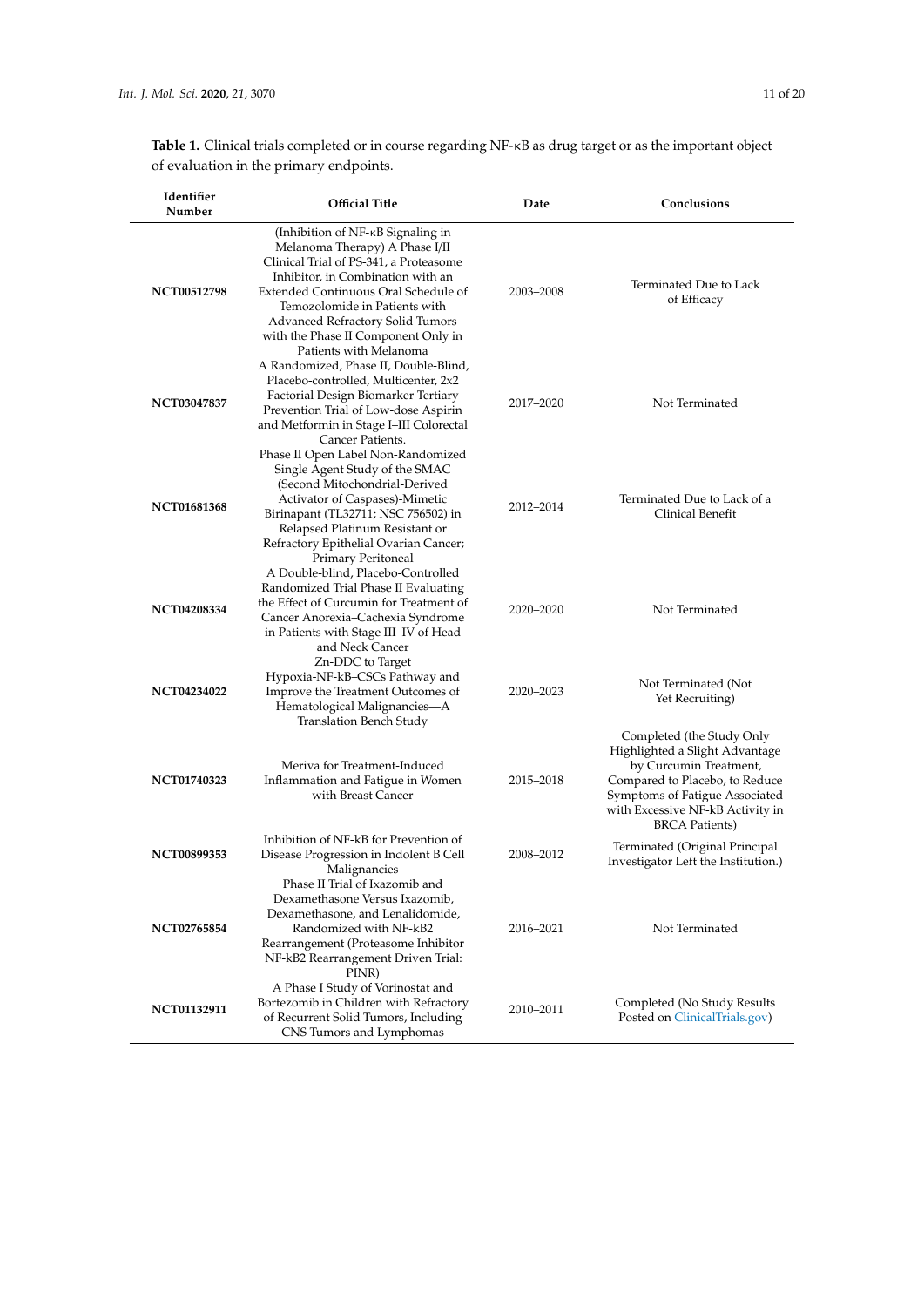<span id="page-11-0"></span>

| Identifier         | <b>Official Title</b>                                                                                                                                                                                                                                                              | Date      | Conclusions                                                                                                                                                                                                                       |
|--------------------|------------------------------------------------------------------------------------------------------------------------------------------------------------------------------------------------------------------------------------------------------------------------------------|-----------|-----------------------------------------------------------------------------------------------------------------------------------------------------------------------------------------------------------------------------------|
| Number             |                                                                                                                                                                                                                                                                                    |           |                                                                                                                                                                                                                                   |
| NCT02144675        | A Randomized Phase II Study of NF- $\kappa$ B<br>Inhibition During Induction<br>Chemotherapy for Patients with Acute<br>Myelogenous Leukemia                                                                                                                                       | 2009-2016 | Completed (It Was Not Reported<br>if the Treatment with Choline<br>Magnesium Trisalicylate and<br>Chemotherapy Produced a<br>Modulation of NF-kB<br>Transcriptional Targets and/or<br>Drug Efflux in at Least 50%<br>of Patients) |
| <b>NCT03978624</b> | Window of Opportunity Platform Study<br>to Define Immunogenomic Changes<br>with Pembrolizumab Alone and in<br>Rational Combinations in<br>Muscle-Invasive Bladder Cancer                                                                                                           | 2019–2021 | Not Terminated                                                                                                                                                                                                                    |
| NCT00280761        | A Biologic Study of Global Gene<br>Expression, NF-Kappa B and p53 in<br>Adenocarcinoma of the Rectum                                                                                                                                                                               | 2003-2021 | Not Terminated                                                                                                                                                                                                                    |
| NCT00541359        | A Phase I Trial of PS-341 in<br>Combination with Topotecan in<br><b>Advanced Solid Tumor Malignancies</b>                                                                                                                                                                          | 2004-2011 | Completed (No Study Results<br>Posted on ClinicalTrials.gov)                                                                                                                                                                      |
| <b>NCT00305734</b> | Phase II Trial of PS-341 (Bortezomib,<br>NSC-681239) Followed by the Addition<br>of Gemcitabine at Progression in<br>Recurrent or Metastatic                                                                                                                                       | 2006-2007 | Completed (No Study Results<br>Posted on ClinicalTrials.gov)                                                                                                                                                                      |
| <b>NCT00745134</b> | Nasopharyngeal Carcinoma<br>A Randomized Double Blinded Study<br>of Curcumin with Pre-Operative<br>Capecitabine and Radiation Therapy<br>Followed by Surgery for Rectal Cancer                                                                                                     | 2008-2021 | Not Terminated                                                                                                                                                                                                                    |
| <b>NCT03382340</b> | A Phase 1/2a Open-Label,<br>Dose-Escalation/Dose-Expansion Safety,<br>Tolerability and Pharmacokinetic Study<br>of IMX-110 (a Nanoparticle<br>Encapsulating a<br>Stat3/NF-kB/Poly-Tyrosine Kinase<br>Inhibitor and Low-Dose Doxorubicin)<br>in Patients with Advanced Solid Tumors | 2018-2021 | Not terminated                                                                                                                                                                                                                    |
| <b>NCT00113841</b> | Pilot Study of Curcumin<br>(Diferuloylmethane Derivative) with or<br>without Bioperine in Patients with<br>Multiple Myeloma                                                                                                                                                        | 2004-2009 | Completed (Curcumin and<br>bioperine compared to Curcumin<br>Alone Produced a Higher<br>Reduction of NF-kB and Its<br>Related Gene Expression in the<br>Multiple Myeloma cells).                                                  |
| NCT00305747        | Phase I Study of BioResponse-Dim in<br>Non-Metastatic, Hormone-Refractory<br>Prostate Cancer Patients with Rising<br>Serum PSA                                                                                                                                                     | 2005-2010 | Completed (No Study Results<br>Posted on ClinicalTrials.gov)                                                                                                                                                                      |
| NCT01269203        | A Phase II Randomized Study of the<br>Efficacy of Curcumin for Reducing<br><b>Symptoms During Maintenance</b><br>Therapy in Multiple Myeloma Patients                                                                                                                              | 2012-2015 | Withdrawn                                                                                                                                                                                                                         |
| NCT00156299        | A Pilot Study of NF-kB Inhibition<br>During Induction Chemotherapy for<br>Patients with Acute Myelogenous                                                                                                                                                                          | 2003-2008 | Terminated (Replaced by<br>Another Study)                                                                                                                                                                                         |
| NCT02944578        | Leukemia (AML)<br>Biomolecular Effects of Topical<br>Curcumin in HSIL Cervical Neoplasia                                                                                                                                                                                           | 2017-2021 | Not Terminated                                                                                                                                                                                                                    |

## **Table 1.** *Cont.*

## **6. Conclusions**

A huge amount of data strongly imply the involvement of transcription factor NF-κB in the onset and progression of a variety of tumors, highlighting its important role in modulating therapeutic efficacy, in particular on multidrug resistance cancers. Therefore, it is important to recognize the alterations in neoplastic cells that cause the overexpression and the hyperactivation of NF-κB, as well as to identify rational inhibitors of NF-κB or its upstream regulatory factors that can find applications as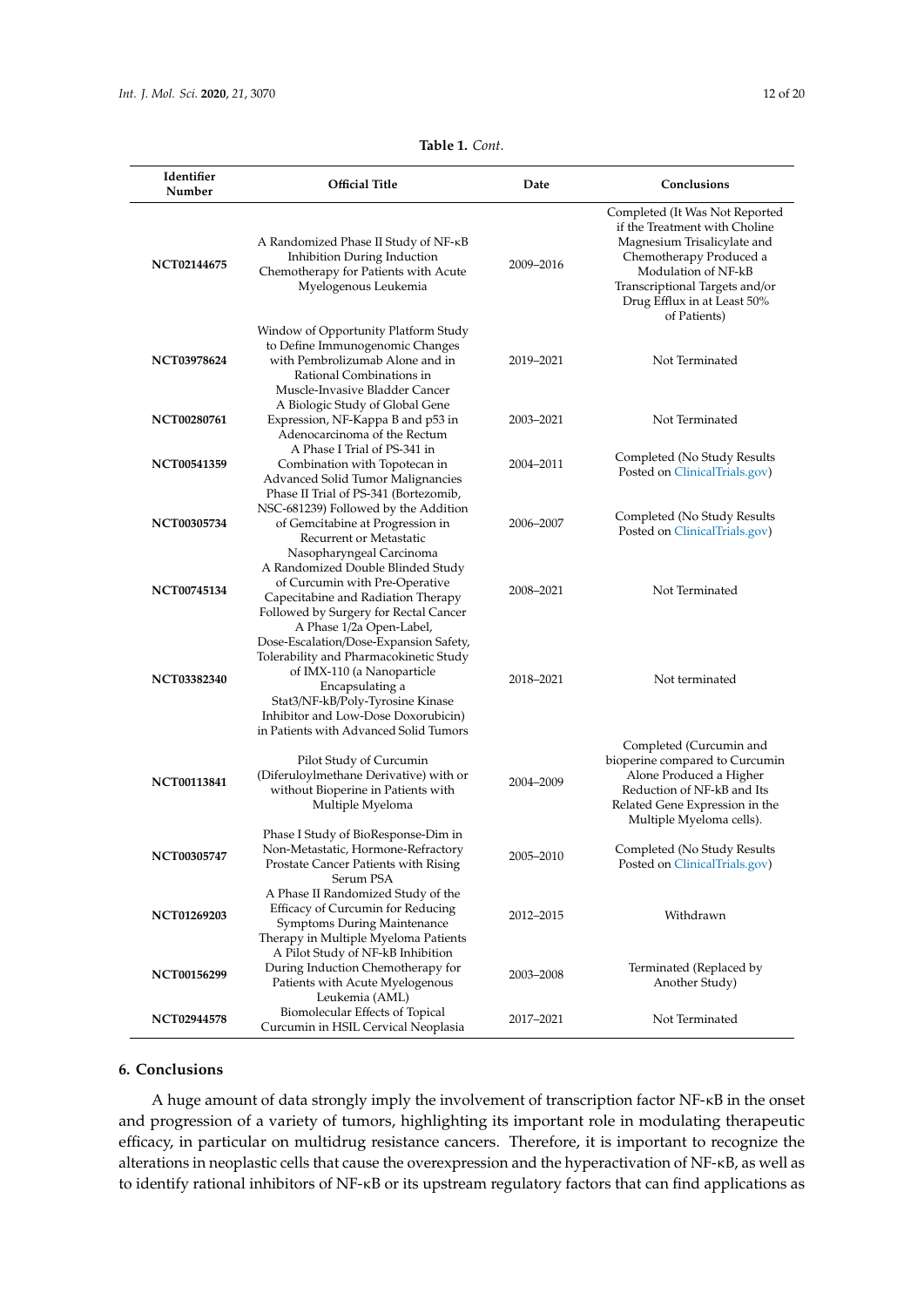both autonomous therapies and adjuvants with existing or new therapies. In this regard, the findings of our and other groups support the possible use of natural multi-targeted agents like the polyphenols, triterpene acids, and essential oils characterized by a multiplicity of action, as well as synthetic drugs that behave like pure inhibitors of NF-κB or ones that are capable of interfering with pathways related to it; these can be used alone or in combination with conventional chemotherapeutic agents. Therefore, our future efforts will focus on the possibility of employing more effective analogues of natural compounds, as well as testing new synthetic compounds obtained by modifying already known agents such as DHMEQ.

**Author Contributions:** M.L. conceived the article topic and its structure. P.P. and M.N. contributed equally. All authors have read and agreed to the published version of the manuscript.

**Funding:** This research received no external funding.

**Conflicts of Interest:** The authors declare no conflict of interest.

# **References**

- <span id="page-12-0"></span>1. Gilmore, T.D.; Herscovitch, M. Inhibitors of NF-kappaB signaling: 785 and counting. *Oncogene* **2006**, *25*, 6887–6899. [\[CrossRef\]](http://dx.doi.org/10.1038/sj.onc.1209982) [\[PubMed\]](http://www.ncbi.nlm.nih.gov/pubmed/17072334)
- <span id="page-12-1"></span>2. Hayden, M.S.; Ghosh, S. Signaling to NF-kappaB. *Genes Dev.* **2004**, *18*, 2195–2224. [\[CrossRef\]](http://dx.doi.org/10.1101/gad.1228704) [\[PubMed\]](http://www.ncbi.nlm.nih.gov/pubmed/15371334)
- <span id="page-12-2"></span>3. Aggarwal, B.B. Nuclear factor-kappaB: The enemy within. *Cancer Cell* **2004**, *6*, 203–208. [\[CrossRef\]](http://dx.doi.org/10.1016/j.ccr.2004.09.003) [\[PubMed\]](http://www.ncbi.nlm.nih.gov/pubmed/15380510)
- <span id="page-12-3"></span>4. Gilmore, T.D.; Kalaitzidis, D.; Liang, M.C.; Starczynowsk, D.T. The c-Rel transcription factor and B-cell proliferation: A deal with the devil. *Oncogene* **2004**, *23*, 2275–2286. [\[CrossRef\]](http://dx.doi.org/10.1038/sj.onc.1207410)
- <span id="page-12-4"></span>5. Braun, T.; Carvalho, G.; Coquelle, A.; Vozenin, M.C.; Lepelley, P.; Hirsch, F.; Kiladjian, J.J.; Ribrag, V.; Fenaux, P.; Kroemer, G. NF-kappaB constitutes a potential therapeutic target in high-risk myelodysplastic syndrome. *Blood* **2006**, *107*, 1156–1165. [\[CrossRef\]](http://dx.doi.org/10.1182/blood-2005-05-1989)
- <span id="page-12-5"></span>6. Annunziata, C.M.; Stavnes, H.T.; Kleinberg, L.; Berner, A.; Hernandez, L.F.; Birrer, M.J.; Steinberg, S.M.; Davidson, B.; Kohn, E.C. Nuclear factor κB transcription factors are coexpressed and convey a poor outcome in ovarian cancer. *Cancer* **2010**, *116*, 3276–3284. [\[CrossRef\]](http://dx.doi.org/10.1002/cncr.25190)
- <span id="page-12-6"></span>7. Codony-Servat, J.; Marín-Aguilera, M.; Visa, L.; García-Albéniz, X.; Pineda, E.; Fernández, P.L.; Filella, X.; Gascón, P.; Mellado, B. Nuclear factor-kappa B and interleukin-6 related docetaxel resistance in castration-resistant prostate cancer. *Prostate* **2013**, *73*, 512–552. [\[CrossRef\]](http://dx.doi.org/10.1002/pros.22591)
- <span id="page-12-7"></span>8. Long, Y.M.; Ye, S.; Rong, J.; Xie, W.R. Nuclear factor kappa B: A marker of chemotherapy for human stage IV gastric carcinoma. *World J. Gastroenterol.* **2008**, *14*, 4739–4744. [\[CrossRef\]](http://dx.doi.org/10.3748/wjg.14.4739)
- <span id="page-12-8"></span>9. Plewka, D.; Plewka, A.; Miskiewicz, A.; Morek, M.; Bogunia, E. Nuclear factor-kappa B as potential therapeutic target in human colon cancer. *J. Cancer Res. Ther.* **2018**, *14*, 516–520. [\[CrossRef\]](http://dx.doi.org/10.4103/0973-1482.180607)
- <span id="page-12-9"></span>10. Yang, Y.M.; Kim, S.Y.; Seki, E. Inflammation and Liver Cancer: Molecular Mechanisms and Therapeutic Targets, Inflammation and Liver Cancer. *Semin. Liver Dis.* **2019**, *39*, 26–42. [\[CrossRef\]](http://dx.doi.org/10.1055/s-0038-1676806)
- <span id="page-12-10"></span>11. Prajoko, Y.W.; Aryandono, T. Expression of nuclear factor kappa B (NF-kB) as a predictor of poor pathologic response to chemotherapy in patients with locally advanced breast cancer. *Asian Pac. J. Cancer Prev.* **2014**, *15*, 595–598. [\[CrossRef\]](http://dx.doi.org/10.7314/APJCP.2014.15.2.595) [\[PubMed\]](http://www.ncbi.nlm.nih.gov/pubmed/24568463)
- <span id="page-12-11"></span>12. Ma, C.; Zu, X.; Liu, K.; Bode, A.M.; Dong, Z.; Liu, Z.; Kim, D.J. Knockdown of Pyruvate Kinase M Inhibits Cell Growth and Migration by Reducing NF-kB Activity in Triple-Negative Breast Cancer Cells. *Mol Cells* **2019**, *42*, 628–636. [\[CrossRef\]](http://dx.doi.org/10.14348/molcells.2019.0038) [\[PubMed\]](http://www.ncbi.nlm.nih.gov/pubmed/31564074)
- <span id="page-12-12"></span>13. Basseres, D.S.; Baldwin, A.S. Nuclear factor-kappaB and inhibitor of kappaB kinase pathways in oncogenic initiation and progression. *Oncogene* **2006**, *25*, 6817–6830. [\[CrossRef\]](http://dx.doi.org/10.1038/sj.onc.1209942) [\[PubMed\]](http://www.ncbi.nlm.nih.gov/pubmed/17072330)
- 14. Greenman, C.; Stephens, P.; Smith, R.; Dalgliesh, G.L.; Hunter, C.; Bignell, G.; Davies, H.; Teague, J.; Butler, A.; Stevens, C.; et al. Patterns of somatic mutation in human cancer genomes. *Nature* **2007**, *446*, 153–158. [\[CrossRef\]](http://dx.doi.org/10.1038/nature05610) [\[PubMed\]](http://www.ncbi.nlm.nih.gov/pubmed/17344846)
- <span id="page-12-13"></span>15. Xia, Y.; Shen, S.; Verma, I.M. NF-κB, an active player in human cancers. *Cancer Immunol. Res.* **2014**, *9*, 823–830. [\[CrossRef\]](http://dx.doi.org/10.1158/2326-6066.CIR-14-0112) [\[PubMed\]](http://www.ncbi.nlm.nih.gov/pubmed/25187272)
- <span id="page-12-14"></span>16. Bentires-Alj, M.; Barbu, V.; Fillet, M.; Chariot, A.; Relic, B.; Jacobs, N.; Gielen, J.; Merville, M.P.; Bours, V. NF-kappaB transcription factor induces drug resistance through MDR1 expression in cancer cells. *Oncogene* **2003**, *22*, 90–97. [\[CrossRef\]](http://dx.doi.org/10.1038/sj.onc.1206056)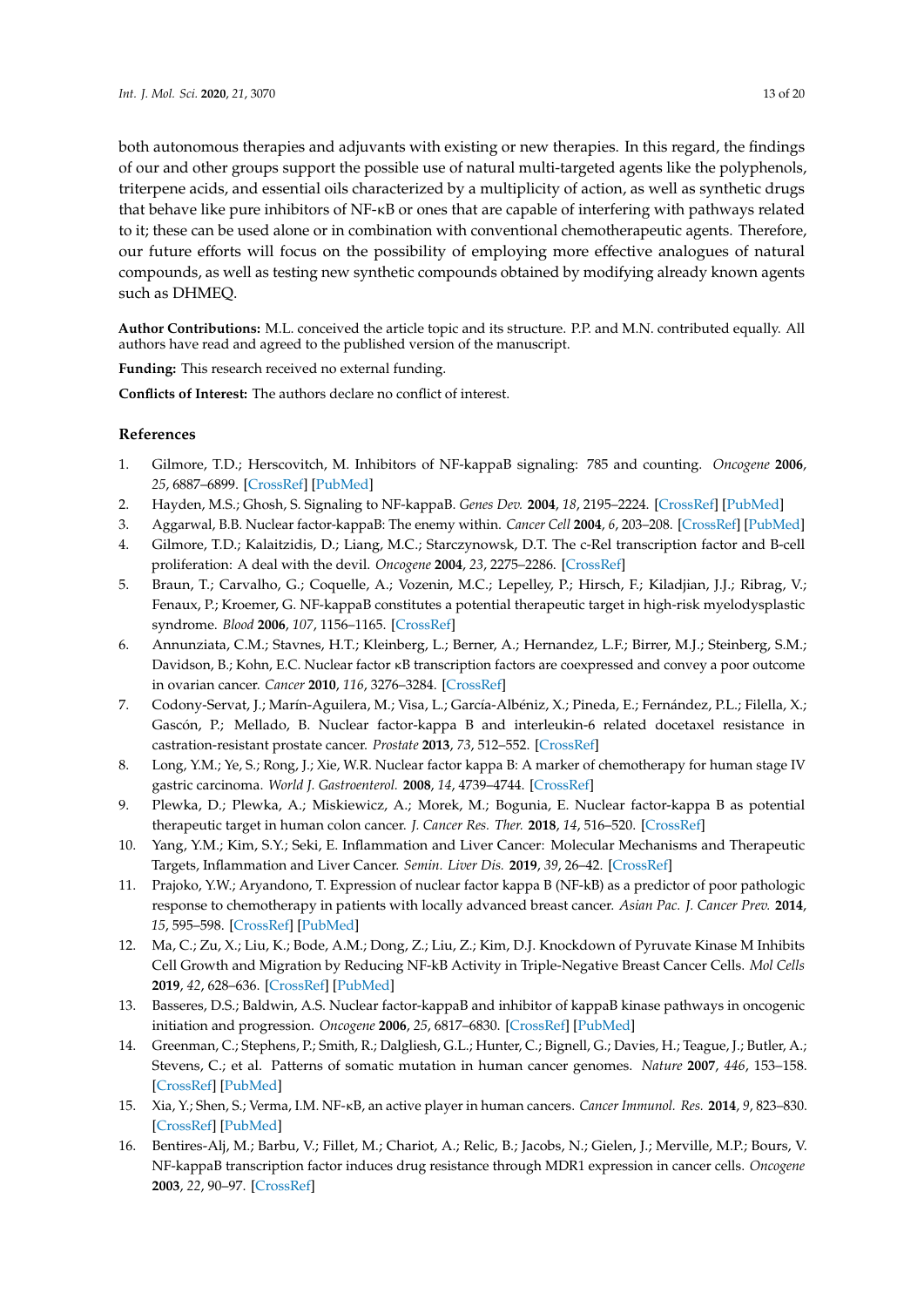- <span id="page-13-0"></span>17. Colotta, F.; Allavena, P.; Sica, A.; Garlanda, C.; Mantovani, A. Cancer-related inflammation, the seventh hallmark of cancer: Links to genetic instability. *Carcinogenesis* **2009**, *30*, 1073–1081. [\[CrossRef\]](http://dx.doi.org/10.1093/carcin/bgp127)
- <span id="page-13-1"></span>18. Elinav, E.; Nowarski, R.; Thaiss, C.A.; Hu, B.; Jin, C.; Flavell, R.A. Inflammation-induced cancer: Crosstalk between tumours, immune cells and microorganisms. *Nat. Rev. Cancer* **2013**, *13*, 759–771. [\[CrossRef\]](http://dx.doi.org/10.1038/nrc3611)
- <span id="page-13-2"></span>19. Hanahan, D.; Weinberg, R.A. The hallmarks of cancer. *Cell* **2000**, *100*, 57–70. [\[CrossRef\]](http://dx.doi.org/10.1016/S0092-8674(00)81683-9)
- <span id="page-13-3"></span>20. Burstein, E.; Duckett, C.S. Dying for NF-kappaB? Control of cell death by transcriptional regulation of the apoptotic machinery. *Curr. Opin. Cell Biol.* **2003**, *15*, 732–737. [\[CrossRef\]](http://dx.doi.org/10.1016/j.ceb.2003.10.005)
- <span id="page-13-4"></span>21. Kucharczak, J.; Simmons, M.J.; Fan, Y.; Gélinas, C. To be, or not to be: NF-kappaB is the answer–role of Rel/NF-kappaB in the regulation of apoptosis. *Oncogene* **2003**, *22*, 8961–8982. [\[CrossRef\]](http://dx.doi.org/10.1038/sj.onc.1207230) [\[PubMed\]](http://www.ncbi.nlm.nih.gov/pubmed/14663476)
- <span id="page-13-5"></span>22. Huang, S.; Pettaway, C.A.; Uehara, H.; Bucana, C.D.; Fidler, I.J. Blockade of NF-kappaB activity in human prostate cancer cells is associated with suppression of angiogenesis, invasion, and metastasis. *Oncogene* **2001**, *20*, 4188–4197. [\[CrossRef\]](http://dx.doi.org/10.1038/sj.onc.1204535) [\[PubMed\]](http://www.ncbi.nlm.nih.gov/pubmed/11464285)
- <span id="page-13-6"></span>23. Karin, M.; Cao, Y.; Greten, F.R.; Li, Z.W. NF-kappaB in cancer: From innocent bystander to major culprit. *Nat. Rev. Cancer* **2002**, *2*, 301–310. [\[CrossRef\]](http://dx.doi.org/10.1038/nrc780) [\[PubMed\]](http://www.ncbi.nlm.nih.gov/pubmed/12001991)
- <span id="page-13-7"></span>24. Huber, M.A.; Azoitei, N.; Baumann, B.; Grünert, S.; Sommer, A.; Pehamberger, H.; Kraut, N.; Beug, H.; Wirth, T. NF-kappaB is essential for epithelial-mesenchymal transition and metastasis in a model of breast cancer progression. *J. Clin. Investig.* **2004**, *114*, 569–581. [\[CrossRef\]](http://dx.doi.org/10.1172/JCI200421358)
- <span id="page-13-8"></span>25. Huber, M.A.; Beug, H.; Wirth, T. Epithelial-mesenchymal transition: NF-kappaB takes center stage. *Cell Cycle* **2004**, *3*, 1477–1480. [\[CrossRef\]](http://dx.doi.org/10.4161/cc.3.12.1280)
- <span id="page-13-9"></span>26. Boukerche, H.; Su, Z.Z.; Emdad, L.; Sarkar, D.; Fisher, P.B. mda-9/Syntenin regulates the metastatic phenotype in human melanoma cells by activating nuclear factor-kappaB. *Cancer Res.* **2007**, *67*, 1812–1822. [\[CrossRef\]](http://dx.doi.org/10.1158/0008-5472.CAN-06-3875)
- 27. Talukdar, S.; Das, S.K.; Pradhan, A.K.; Emdad, L.; Windle, J.J.; Sarkar, D.; Fisher, P.B. MDA-9/Syntenin (SDCBP) Is a Critical Regulator of Chemoresistance, Survival and Stemness in Prostate Cancer Stem Cells. *Cancers (Basel)* **2019**, *23*, 53. [\[CrossRef\]](http://dx.doi.org/10.3390/cancers12010053)
- 28. Bhoopathi, P.; Pradhan, A.K.; Bacolod, M.D.; Emdad, L.; Sarkar, D.; Das, S.K.; Fisher, P.B. Regulation of neuroblastoma migration, invasion, and in vivo metastasis by genetic and pharmacological manipulation of MDA-9/Syntenin. *Oncogene* **2019**, *38*, 6781–6793. [\[CrossRef\]](http://dx.doi.org/10.1038/s41388-019-0920-5)
- 29. Das, S.K.; Sarkar, D.; Cavenee, W.K.; Emdad, L.; Fisher, P.B. Rethinking Glioblastoma Therapy: MDA-9/Syntenin Targeted Small Molecule. *ACS Chem. Neurosci.* **2019**, *10*, 1121–1123. [\[CrossRef\]](http://dx.doi.org/10.1021/acschemneuro.9b00016)
- <span id="page-13-10"></span>30. Das, S.K.; Maji, S.; Wechman, S.L.; Bhoopathi, P.; Pradhan, A.K.; Talukdar, S.; Sarkar, D.; Landry, J.; Guo, C.; Wang, X.Y.; et al. MDA-9/Syntenin (SDCBP): Novel gene and therapeutic target for cancer metastasis. *Pharmacol. Res.* **2020**, *13*, 104695. [\[CrossRef\]](http://dx.doi.org/10.1016/j.phrs.2020.104695)
- <span id="page-13-11"></span>31. Bednarski, B.K.; Ding, X.; Coombe, K.; Baldwin, A.S.; Kim, H.J. Active roles for inhibitory kappaB kinases alpha and beta in nuclear factor-kappaB-mediated chemoresistance to doxorubicin. *Mol. Cancer Ther.* **2008**, *7*, 1827–1835. [\[CrossRef\]](http://dx.doi.org/10.1158/1535-7163.MCT-08-0321)
- <span id="page-13-12"></span>32. Wang, Z.; Zhang, L.; Ni, Z.; Sun, J.; Gao, H.; Cheng, Z.; Xu, J.; Yin, P. Resveratrol induces AMPK-dependent MDR1 inhibition in colorectal cancer HCT116/L-OHP cells by preventing activation of NF-κB signaling and suppressing cAMP-responsive element transcriptional activity. *Tumor Biol.* **2015**, *36*, 9499–9510. [\[CrossRef\]](http://dx.doi.org/10.1007/s13277-015-3636-3)
- <span id="page-13-13"></span>33. Suttana, W.; Mankhetkorn, S.; Poompimon, W.; Palagani, A.; Zhokhov, S.; Gerlo, S.; Haegeman, G.; Berghe, W.V. Differential chemosensitization of P-glycoprotein overexpressing K562/Adr cells by withaferin A and Siamois polyphenols. *Mol. Cancer* **2010**, *9*, 99. [\[CrossRef\]](http://dx.doi.org/10.1186/1476-4598-9-99)
- <span id="page-13-14"></span>34. Xia, Y.Z.; Ni, K.; Guo, C.; Zhang, C.; Geng, Y.D.; Wang, Z.D.; Yang, L.; Kong, L.Y. Alopecurone B reverses doxorubicin-resistant human osteosarcoma cell line by inhibiting P-glycoprotein and NF-kappa B signaling. *Phytomedicine* **2015**, *22*, 344–351. [\[CrossRef\]](http://dx.doi.org/10.1016/j.phymed.2014.12.011) [\[PubMed\]](http://www.ncbi.nlm.nih.gov/pubmed/25837271)
- <span id="page-13-15"></span>35. Filipits, M. Mechanisms of cancer: Multidrug resistance. *Drug Discov. Today Dis. Mech.* **2004**, *2*, 229–234. [\[CrossRef\]](http://dx.doi.org/10.1016/j.ddmec.2004.10.001)
- <span id="page-13-16"></span>36. Saraswathy, M.; Gong, S. Different strategies to overcome multidrug resistance in cancer. *Biotechnol. Adv.* **2013**, *31*, 1397–1407. [\[CrossRef\]](http://dx.doi.org/10.1016/j.biotechadv.2013.06.004)
- <span id="page-13-17"></span>37. Advani, P.; Moreno-Aspitia, A. Current strategies for the prevention of breast cancer. *Breast Cancer* **2014**, *6*, 59–71. [\[CrossRef\]](http://dx.doi.org/10.2147/BCTT.S39114) [\[PubMed\]](http://www.ncbi.nlm.nih.gov/pubmed/24833917)
- <span id="page-13-18"></span>38. Lebert, J.M.; Lester, R.; Powell, E.; Seal, M.; McCarthy, J. Advances in the systemic treatment of triple-negative breast cancer. *Curr. Oncol.* **2018**, *25*, S142–S150. [\[CrossRef\]](http://dx.doi.org/10.3747/co.25.3954) [\[PubMed\]](http://www.ncbi.nlm.nih.gov/pubmed/29910657)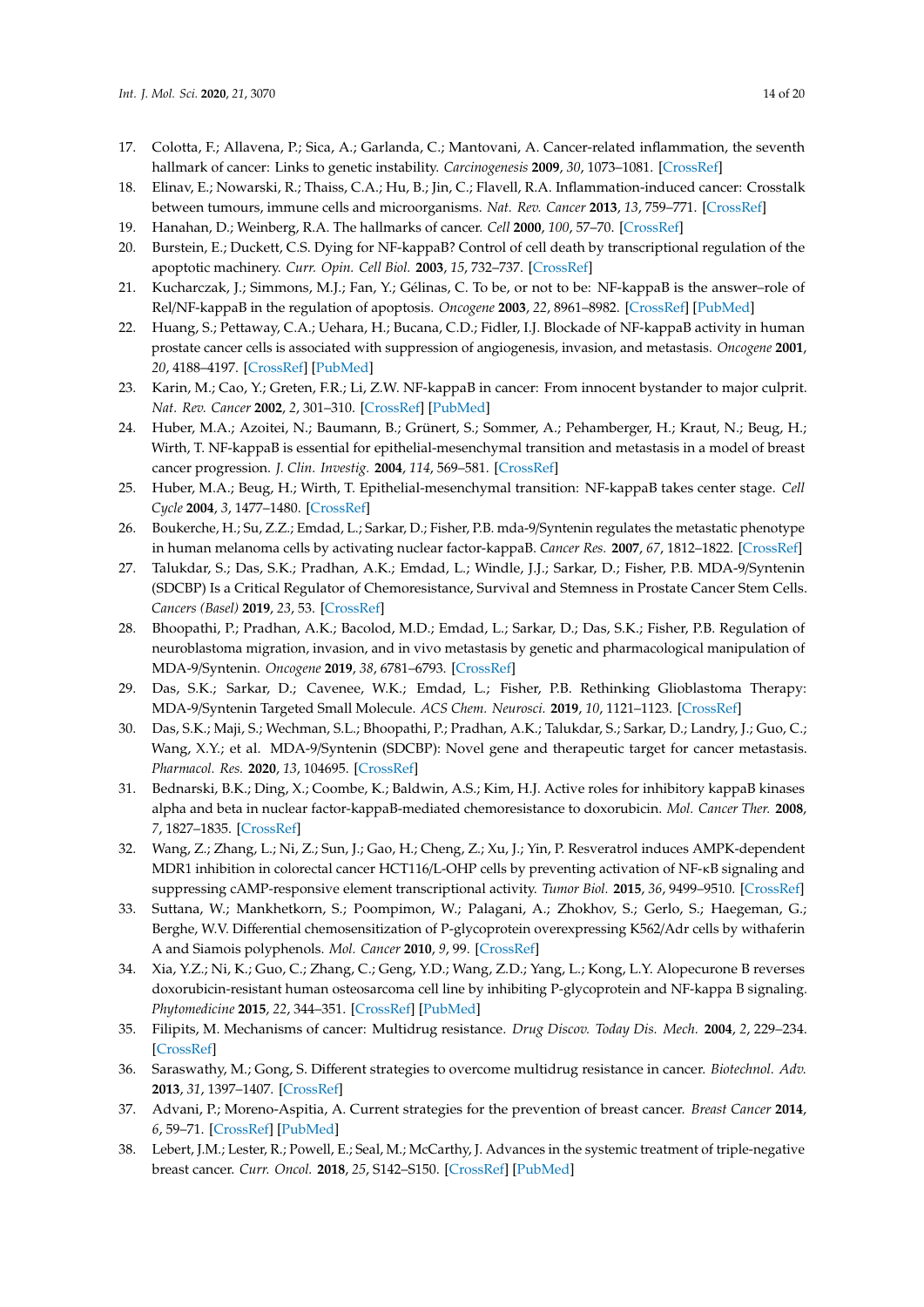- <span id="page-14-0"></span>39. Schmadeka, R.; Harmon, B.E.; Singh, M. Triple-negative breast carcinoma: Current and emerging concepts. *Am. J. Clin. Pathol.* **2014**, *141*, 462–477. [\[CrossRef\]](http://dx.doi.org/10.1309/AJCPQN8GZ8SILKGN) [\[PubMed\]](http://www.ncbi.nlm.nih.gov/pubmed/24619745)
- <span id="page-14-1"></span>40. Foulkes, W.D.; Smith, I.E.; Reis-Filho, J.S. Triple-negative breast cancer. *N. Engl. J. Med.* **2010**, *363*, 1938–1948. [\[CrossRef\]](http://dx.doi.org/10.1056/NEJMra1001389) [\[PubMed\]](http://www.ncbi.nlm.nih.gov/pubmed/21067385)
- <span id="page-14-2"></span>41. Russnes, H.G.; Navin, N.; Hicks, J.; Borresen-Dale, A.L. Insight into the heterogeneity of breast cancer through next-generation sequencing. *J. Clin. Investig.* **2011**, *121*, 3810–3818. [\[CrossRef\]](http://dx.doi.org/10.1172/JCI57088) [\[PubMed\]](http://www.ncbi.nlm.nih.gov/pubmed/21965338)
- <span id="page-14-3"></span>42. Sethi, S.; Sarkar, F.H.; Ahmed, Q.; Bandyopadhyay, S.; Nahleh, Z.A.; Semaan, A.; Sakr, W.; Munkarah, A.; Ali-Fehmi, R. Molecular markers of epithelial-to-mesenchymal transition are associated with tumor aggressiveness in breast carcinoma. *Transl. Oncol.* **2011**, *4*, 222–226. [\[CrossRef\]](http://dx.doi.org/10.1593/tlo.10244)
- <span id="page-14-4"></span>43. Piao, H.L.; Yuan, Y.; Wang, M.; Sun, Y.; Liang, H.; Ma, L. α-catenin acts as a tumour suppressor in E-cadherin-negative basal-like breast cancer by inhibiting NF-κB signalling. *Nat. Cell Biol.* **2014**, *16*, 245–254. [\[CrossRef\]](http://dx.doi.org/10.1038/ncb2909)
- <span id="page-14-5"></span>44. Barbie, T.U.; Alexe, G.; Aref, A.R.; Li, S.; Zhu, Z.; Zhang, X.; Imamura, Y.; Thai, T.C.; Huang, Y.; Bowden, M.; et al. Targeting an IKBKE cytokine network impairs triple-negative breast cancer growth. *J. Clin. Investig.* **2014**, *124*, 5411–5423. [\[CrossRef\]](http://dx.doi.org/10.1172/JCI75661)
- <span id="page-14-6"></span>45. Yamaguchi, N.; Ito, T.; Azuma, S.; Ito, E.; Honma, R.; Yanagisawa, Y.; Nishikawa, A.; Kawamura, M.; Imai, J.; Watanabe, S.; et al. Constitutive activation of nuclear factor-kappaB is preferentially involved in the proliferation of basal-like subtype breast cancer cell lines. *Cancer Sci.* **2009**, *100*, 1668–1674. [\[CrossRef\]](http://dx.doi.org/10.1111/j.1349-7006.2009.01228.x) [\[PubMed\]](http://www.ncbi.nlm.nih.gov/pubmed/19538528)
- <span id="page-14-7"></span>46. Ossovskaya, V.; Wang, Y.; Budoff, A.; Xu, Q.; Lituev, A.; Potapova, O.; Vansant, G.; Monforte, J.; Daraselia, N. Exploring molecular pathways of triple-negative breast cancer. *Genes Cancer* **2011**, *2*, 870–879. [\[CrossRef\]](http://dx.doi.org/10.1177/1947601911432496) [\[PubMed\]](http://www.ncbi.nlm.nih.gov/pubmed/22593799)
- <span id="page-14-8"></span>47. Cogswell, P.C.; Guttridge, D.C.; Funkhouser, W.K.; Baldwin, A.S., Jr. Selective activation of NF-kappa B subunits in human breast cancer: Potential roles for NF-kappa B2/p52 and for Bcl-3. *Oncogene* **2000**, *19*, 1123–1131. [\[CrossRef\]](http://dx.doi.org/10.1038/sj.onc.1203412) [\[PubMed\]](http://www.ncbi.nlm.nih.gov/pubmed/10713699)
- <span id="page-14-9"></span>48. Lee, S.T.; Li, Z.; Wu, Z.; Aau, M.; Guan, P.; Karuturi, R.K.; Liou, Y.C.; Yu, Q. Context-specific regulation of NF-κB target gene expression by EZH2 in breast cancers. *Mol. Cell* **2011**, *43*, 798–810. [\[CrossRef\]](http://dx.doi.org/10.1016/j.molcel.2011.08.011)
- <span id="page-14-10"></span>49. D'Alessandro, N.; Poma, P.; Labbozzetta, M.; Vivona, N.; Notarbartolo, M. Mechanisms of Raf-1 Kinase Inhibitor Protein Dysregulation in Triple-Negative Breast Cancers and Identification of Possible Novel Therapeutic Approaches for These Tumors. *Forum Immunopathol. Dis. Ther.* **2014**, *5*, 215–222. [\[CrossRef\]](http://dx.doi.org/10.1615/ForumImmunDisTher.2015013936)
- <span id="page-14-11"></span>50. Poma, P.; Notarbartolo, M.; Labbozzetta, M.; Maurici, A.; Carina, V.; Alaimo, A.; Rizzi, M.; Simoni, D.; D'Alessandro, N. The antitumor activities of curcumin and of its isoxazole analogue are not affected by multiple gene expression changes in an MDR model of the MCF-7 breast cancer cell line: Analysis of the possible molecular basis. *Int. J. Mol. Med.* **2007**, *20*, 329–335. [\[CrossRef\]](http://dx.doi.org/10.3892/ijmm.20.3.329)
- <span id="page-14-12"></span>51. Poma, P.; Labbozzetta, M.; D'Alessandro, N.; Notarbartolo, M. NF-κB Is a Potential Molecular Drug Target in Triple-Negative Breast Cancers. *OMICS* **2017**, *21*, 225–231. [\[CrossRef\]](http://dx.doi.org/10.1089/omi.2017.0020)
- <span id="page-14-13"></span>52. Chavez, K.J.; Garimella, S.V.; Lipkowitz, S. Triple Negative Breast Cancer Cell Lines: One Tool in the Search for Better Treatment of Triple Negative Breast Cancer. *Breast Dis.* **2010**, *32*, 35–48. [\[CrossRef\]](http://dx.doi.org/10.3233/BD-2010-0307) [\[PubMed\]](http://www.ncbi.nlm.nih.gov/pubmed/21778573)
- <span id="page-14-14"></span>53. Yadav, B.S.; Sharma, S.C.; Chanana, P.; Jhamb, S. Systemic treatment strategies for triple-negative breast cancer. *World J. Clin. Oncol.* **2014**, *5*, 125–133. [\[CrossRef\]](http://dx.doi.org/10.5306/wjco.v5.i2.125) [\[PubMed\]](http://www.ncbi.nlm.nih.gov/pubmed/24829859)
- <span id="page-14-15"></span>54. Abramson, V.G.; Lehmann, B.D.; Ballinger, T.J.; Pietenpol, J.A. Subtyping of triple-negative breast cancer: Implications for therapy. *Cancer* **2015**, *121*, 8–16. [\[CrossRef\]](http://dx.doi.org/10.1002/cncr.28914) [\[PubMed\]](http://www.ncbi.nlm.nih.gov/pubmed/25043972)
- <span id="page-14-16"></span>55. De Graffenried, L.A.; Chandrasekar, B.; Friedrichs, W.E.; Donzis, E.; Silva, J.; Hidalgo, M.; Freeman, J.W.; Weiss, G.R. NF-kB inhibition markedly enhances sensitivity of resistant breast cancer tumor cells to tamoxifen. *Ann. Oncol.* **2004**, *15*, 885–890. [\[CrossRef\]](http://dx.doi.org/10.1093/annonc/mdh232) [\[PubMed\]](http://www.ncbi.nlm.nih.gov/pubmed/15151944)
- <span id="page-14-17"></span>56. Llovet, J.M.; Zucman-Rossi, J.; Pikarsky, E.; Sangro, B.; Schwartz, M.; Sherman, M.; Gores, G. Hepatocellular carcinoma. *Nat. Rev. Dis. Primers* **2016**, *2*, 16018. [\[CrossRef\]](http://dx.doi.org/10.1038/nrdp.2016.18) [\[PubMed\]](http://www.ncbi.nlm.nih.gov/pubmed/27158749)
- <span id="page-14-18"></span>57. Haybaeck, J.; Zeller, N.; Wolf, M.J.; Weber, A.; Wagner, U.; Kurrer, M.O.; Bremer, J.; Iezzi, G.; Graf, R.; Clavien, P.A.; et al. A lymphotoxin-driven pathway to hepatocellular carcinoma. *Cancer Cell* **2009**, *16*, 295–308. [\[CrossRef\]](http://dx.doi.org/10.1016/j.ccr.2009.08.021)
- <span id="page-14-19"></span>58. Liu, P.; Kimmoun, E.; Legrand, A.; Sauvanet, A.; Degott, C.; Lardeux, B.; Bernuau, D. Activation of NF-kappaB, AP-1 and STAT transcription factors is a frequent and early event in human hepatocellular carcinomas. *J. Hepatol.* **2002**, *37*, 63–71. [\[CrossRef\]](http://dx.doi.org/10.1016/S0168-8278(02)00064-8)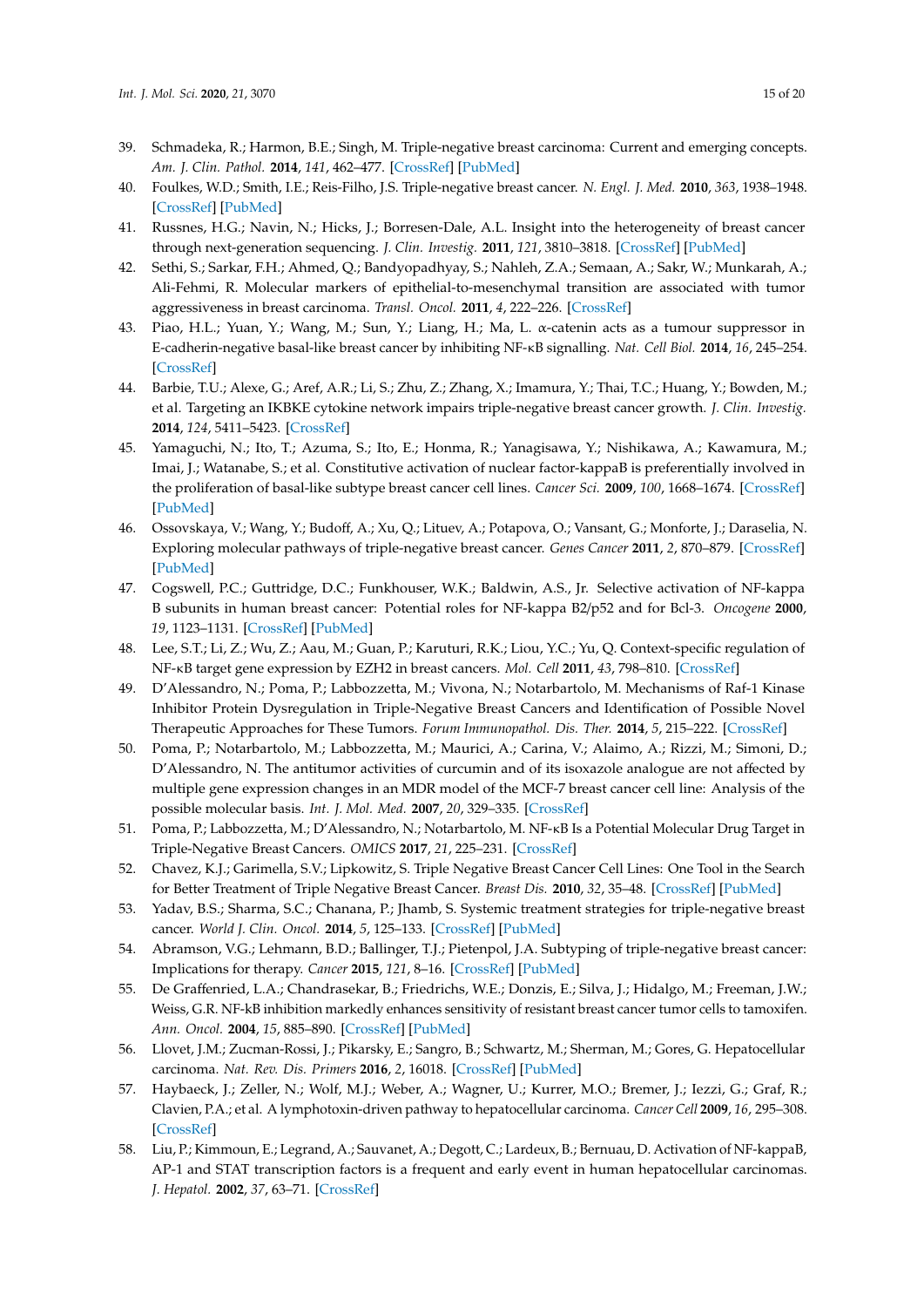- <span id="page-15-0"></span>59. Arsura, M.; Cavin, L.G. Nuclear factor-kappaB and liver carcinogenesis. *Cancer Lett.* **2005**, *229*, 157–169. [\[CrossRef\]](http://dx.doi.org/10.1016/j.canlet.2005.07.008) [\[PubMed\]](http://www.ncbi.nlm.nih.gov/pubmed/16125305)
- <span id="page-15-1"></span>60. Vainer, G.W.; Pikarsky, E.; Ben-Neriah, Y. Contradictory functions of NF-kB in liver physiology and cancer. *Cancer Lett.* **2008**, *267*, 182–188. [\[CrossRef\]](http://dx.doi.org/10.1016/j.canlet.2008.03.016)
- <span id="page-15-2"></span>61. Pikarsky, E.; Porat, R.M.; Stein, I.; Abramovitch, R.; Amit, S.; Kasem, S.; Gutkovich-Pyest, E.; Urieli-Shoval, S.; Galun, E.; Ben-Neriah, Y. NF-kappaB functions as a tumour promoter in inflammation-associated cancer. *Nature* **2004**, *431*, 461–466. [\[CrossRef\]](http://dx.doi.org/10.1038/nature02924) [\[PubMed\]](http://www.ncbi.nlm.nih.gov/pubmed/15329734)
- <span id="page-15-3"></span>62. Luedde, T.; Beraza, N.; Kotsikoris, V.; van Loo, G.; Nenci, A.; De Vos, R.; Roskams, T.; Trautwein, C.; Pasparakis, M. Deletion of NEMO/IKKgamma in liver parenchymal cells causes steatohepatitis and hepatocellular carcinoma. *Cancer Cell* **2007**, *11*, 119–132. [\[CrossRef\]](http://dx.doi.org/10.1016/j.ccr.2006.12.016)
- <span id="page-15-4"></span>63. Sunami, Y.; Ringelhan, M.; Kokai, E.; Lu, M.; O'Connor, T.; Lorentzen, A.; Weber, A.; Rodewald, A.K.; Mullhaupt, B.; Terracciano, L.; et al. Canonical NF-kappaB signaling in hepatocytes acts as a tumor-suppressor in hepatitis B virus surface antigen-driven hepatocellular carcinoma by controlling the unfolded protein response. *Hepatology* **2016**, *63*, 1592–1607. [\[CrossRef\]](http://dx.doi.org/10.1002/hep.28435)
- <span id="page-15-5"></span>64. Chiao, P.J.; Na, R.; Niu, J.; Sclabas, G.M.; Dong, Q.; Curley, S.A. Role of Rel/NF-kappaB transcription factors in apoptosis of human hepatocellular carcinoma cells. *Cancer* **2002**, *95*, 1696–1705. [\[CrossRef\]](http://dx.doi.org/10.1002/cncr.10829) [\[PubMed\]](http://www.ncbi.nlm.nih.gov/pubmed/12365017)
- <span id="page-15-6"></span>65. Robey, R.W.; Pluchino, K.M.; Hall, M.D.; Fojo, A.T.; Bates, S.E.; Gottesman, M.M. Revisiting the role of ABC transporters in multidrug-resistant cancer. *Nat. Rev. Canc.* **2018**, *18*, 452–464. [\[CrossRef\]](http://dx.doi.org/10.1038/s41568-018-0005-8) [\[PubMed\]](http://www.ncbi.nlm.nih.gov/pubmed/29643473)
- <span id="page-15-7"></span>66. Notarbartolo, M.; Poma, P.; Perri, D.; Dusonchet, L.; Cervello, M.; D'Alessandro, N. Antitumor effects of curcumin, alone or in combination with cisplatin or doxorubicin, on human hepatic cancer cells. Analysis of their possible relationship to changes in NF-kB activation levels and in IAP gene expression. *Cancer Lett.* **2005**, *224*, 53–65. [\[CrossRef\]](http://dx.doi.org/10.1016/j.canlet.2004.10.051)
- <span id="page-15-8"></span>67. Al-Bahar, S.; Adriana, Z.; Pandita, R. Acute myeloid leukemia as a genetic disease. *Gulf J. Oncol.* **2008**, *3*, 9–15. [\[PubMed\]](http://www.ncbi.nlm.nih.gov/pubmed/20084792)
- <span id="page-15-9"></span>68. Zhou, J.; Ching, Y.Q.; Chng, W.J. Aberrant nuclear factor-kappa B activity in acute myeloid leukemia: From molecular pathogenesis to therapeutic target. *Oncotarget* **2015**, *6*, 5490–5500. [\[CrossRef\]](http://dx.doi.org/10.18632/oncotarget.3545)
- <span id="page-15-10"></span>69. Grandage, V.L.; Gale, R.E.; Linch, D.C.; Khwaja, A. PI3-kinase/Akt is constitutively active in primary acute myeloid leukaemia cells and regulates survival and chemoresistance via NFkB, MAPkinase and p53 pathways. *Leukemia* **2005**, *19*, 586–594. [\[CrossRef\]](http://dx.doi.org/10.1038/sj.leu.2403653)
- 70. Pan, L.; Li, Y.; Zhang, H.Y.; Zheng, Y.; Liu, X.L.; Hu, Z.; Wang, Y.; Wang, J.; Cai, Y.H.; Liu, Q.; et al. DHX15 is associated with poor prognosis in acute myeloid leukemia (AML) and regulates cell apoptosis via the NF-kB signaling pathway. *Oncotarget* **2017**, *8*, 89643–89654. [\[CrossRef\]](http://dx.doi.org/10.18632/oncotarget.20288)
- <span id="page-15-11"></span>71. Cilloni, D.; Martinelli, G.; Messa, F.; Baccarani, M.; Saglio, G. Nuclear factor k B as a target for new drug development in myeloid malignancies. *Haematologica* **2007**, *92*, 1224–1229. [\[CrossRef\]](http://dx.doi.org/10.3324/haematol.11199) [\[PubMed\]](http://www.ncbi.nlm.nih.gov/pubmed/17666366)
- <span id="page-15-12"></span>72. Terzic, J.; Grivennikov, S.; Karin, E.; Karin, M. Inflammation and colon cancer. *Gastroenterology* **2010**, *138*, 2101–2114. [\[CrossRef\]](http://dx.doi.org/10.1053/j.gastro.2010.01.058)
- <span id="page-15-13"></span>73. Brandao, M.M.; Soares, E.; Salles, T.S.; Saad, S.T. Expression of inducible nitric oxide synthase is increased in acute myeloid leukaemia. *Acta Haematol.* **2001**, *106*, 95–99. [\[CrossRef\]](http://dx.doi.org/10.1159/000046596) [\[PubMed\]](http://www.ncbi.nlm.nih.gov/pubmed/11713373)
- <span id="page-15-14"></span>74. Hjortso, M.D.; Andersen, M.H. The expression, function and targeting of haem oxygenase-1 in cancer. *Curr. Cancer Drug Targets* **2014**, *14*, 337–347. [\[CrossRef\]](http://dx.doi.org/10.2174/1568009614666140320111306) [\[PubMed\]](http://www.ncbi.nlm.nih.gov/pubmed/24655000)
- <span id="page-15-15"></span>75. Rushworth, S.A.; MacEwan, D.J. HO-1 underlies resistance of AML cells to TNF-induced apoptosis. *Blood* **2008**, *111*, 3793–3801. [\[CrossRef\]](http://dx.doi.org/10.1182/blood-2007-07-104042) [\[PubMed\]](http://www.ncbi.nlm.nih.gov/pubmed/18202225)
- <span id="page-15-16"></span>76. Baumgartner, B.; Weber, M.; Quirling, M.; Fischer, C.; Page, S.; Adam, M.; Von Schilling, C.; Waterhouse, C.; Schmid, C.; Neumeier, D.; et al. Increased IkappaB kinase activity is associated with activated NF-kappaB in acute myeloid blasts. *Leukemia* **2002**, *16*, 2062–2071. [\[CrossRef\]](http://dx.doi.org/10.1038/sj.leu.2402641)
- <span id="page-15-17"></span>77. Notarbartolo, M.; Cervello, M.; Dusonchet, L.; Cusimano, A.; D'Alessandro, N. Resistance to diverse apoptotic triggers in multidrug resistant HL60 cells and its possible relationship to the expression of P-glycoprotein, Fas and of the novel anti-apoptosis factors IAP (inhibitory of apoptosis proteins). *Cancer Lett.* **2002**, *180*, 91–101. [\[CrossRef\]](http://dx.doi.org/10.1016/S0304-3835(01)00834-5)
- <span id="page-15-18"></span>78. Notarbartolo, M.; Cervello, M.; Poma, P.; Dusonchet, L.; Meli, M.; D'Alessandro, N. Expression of the IAPs in multidrug resistant tumor cells. *Oncol. Rep.* **2004**, *11*, 133–136. [\[CrossRef\]](http://dx.doi.org/10.3892/or.11.1.133)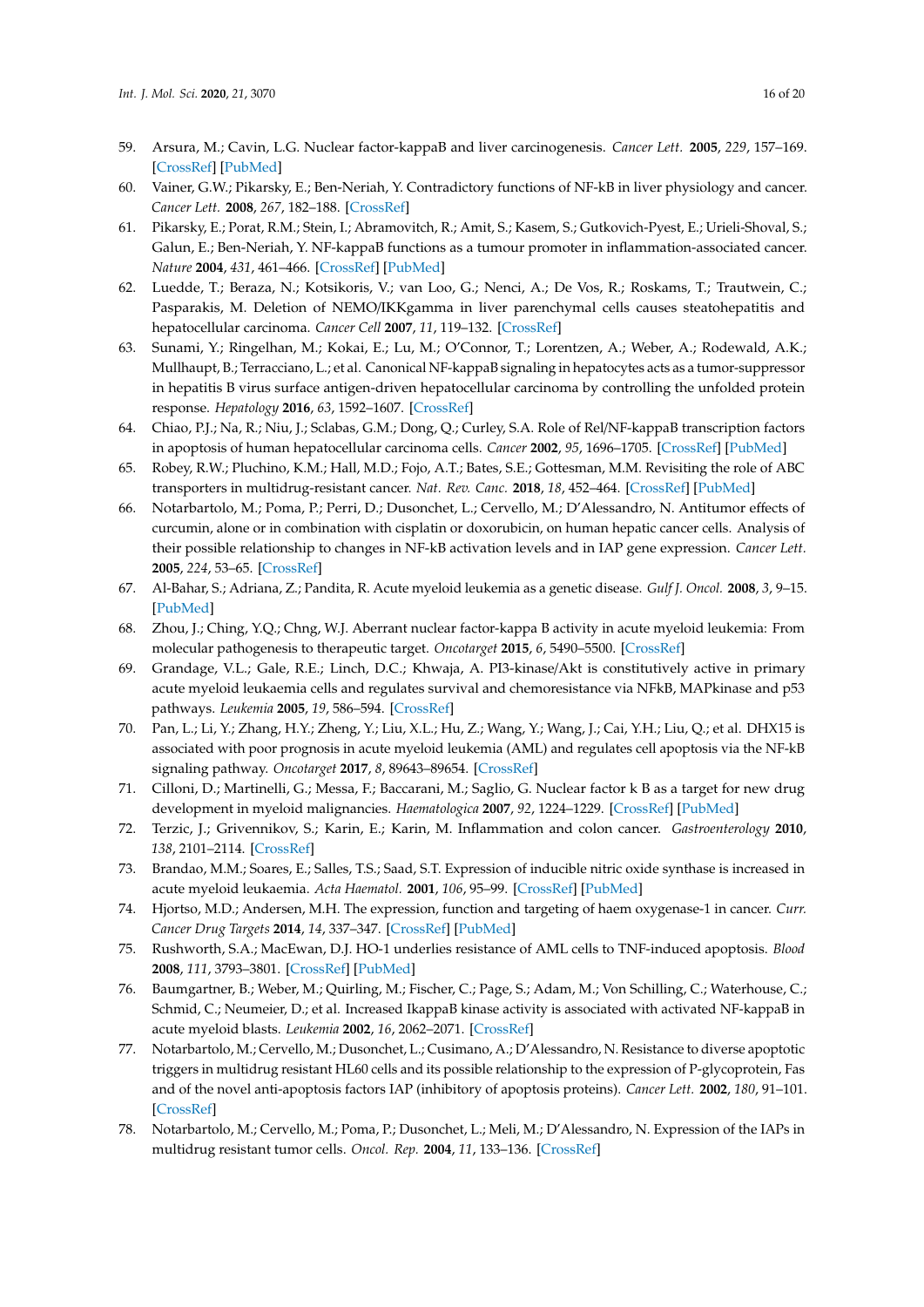- <span id="page-16-0"></span>79. Tamm, I.; Kornblau, S.M.; Segall, H.; Krajewski, S.; Welsh, K.; Kitada, S.; Scudiero, D.A.; Tudor, G.; Qui, Y.H.; Monks, A.; et al. Expression and prognostic significance of IAP-family genes in human cancers and myeloid leukemias. *Clin. Cancer Res.* **2000**, *6*, 1796–1803.
- <span id="page-16-1"></span>80. Hrdinka, M.; Yabal, M. Inhibitor of apoptosis proteins in human health and disease. *Genes Immun.* **2019**, *20*, 641–650. [\[CrossRef\]](http://dx.doi.org/10.1038/s41435-019-0078-8)
- <span id="page-16-2"></span>81. Darwish, N.H.E.; Sudha, T.; Godugu, K.; Bharali, D.J.; Elbaz, O.; El-Ghaffar, H.A.A.; Azmy, E.; Anber, N.; Mousa, S.A. Novel Targeted Nano-Parthenolide Molecule against NF-kB in Acute Myeloid Leukemia. *Molecule.* **2019**, *24*, 2103. [\[CrossRef\]](http://dx.doi.org/10.3390/molecules24112103) [\[PubMed\]](http://www.ncbi.nlm.nih.gov/pubmed/31163672)
- <span id="page-16-3"></span>82. Stone, A.; Zukerman, T.; Flaishon, L.; Yakar, R.B.; Rowe, J.M. Efficacy outcomes in the treatment of older or medically unfit patients with acute myeloid leukaemia: A systematic review and meta-analysis. *Leuk. Res.* **2019**, *82*, 36–42. [\[CrossRef\]](http://dx.doi.org/10.1016/j.leukres.2019.05.007) [\[PubMed\]](http://www.ncbi.nlm.nih.gov/pubmed/31152922)
- <span id="page-16-4"></span>83. Manson, M.M. Inhibition of survival signalling by dietary polyphenols and indole-3-carbinol. *Eur. J. Cancer* **2005**, *41*, 1842–1853. [\[CrossRef\]](http://dx.doi.org/10.1016/j.ejca.2005.05.008)
- <span id="page-16-5"></span>84. Pojero, F.; Poma, P.; Spanò, V.; Montalbano, A.; Barraja, P.; Notarbartolo, M. Targeting multiple myeloma with natural polyphenols. *Eur. J. Med. Chem.* **2019**, *180*, 465–485. [\[CrossRef\]](http://dx.doi.org/10.1016/j.ejmech.2019.07.041)
- <span id="page-16-6"></span>85. Shishodia, S.; Potdar, P.; Gairola, C.G.; Aggarwal, B.B. Curcumin (diferuloylmethane) down-regulates cigarette smoke-induced NF-kappaB activation through inhibition of IkappaBalpha kinase in human lung epithelial cells: Correlation with suppression of COX-2, MMP-9 and cyclin D1. *Carcinogenesis* **2003**, *24*, 1269–1279. [\[CrossRef\]](http://dx.doi.org/10.1093/carcin/bgg078)
- <span id="page-16-7"></span>86. Aggarwal, B.B.; Kumar, A.; Bharti, A.C. Anticancer potential of curcumin: Preclinical and clinical studies. *Anticancer Res.* **2003**, *3*, 363–398.
- <span id="page-16-8"></span>87. Labbozzetta, M.; Notarbartolo, M.; Poma, P.; Maurici, A.; Inguglia, L.; Marchetti, P.; Rizzi, M.; Baruchello, R.; Simoni, D.; D'Alessandro, N. Curcumin as a possible lead compound against hormone-indipendent multidrug resistant breast cancer. *Ann. N. Y. Acad. Sci.* **2009**, *1115*, 278–283. [\[CrossRef\]](http://dx.doi.org/10.1111/j.1749-6632.2009.03699.x) [\[PubMed\]](http://www.ncbi.nlm.nih.gov/pubmed/19250217)
- <span id="page-16-9"></span>88. Simon, A.; Allais, D.P.; Duroux, J.L.; Basly, J.P.; Durand-Fontanier, S.; Delage, C. Inhibitory effect of curcuminoids on MCF-7 cell proliferation and structure-activity relationships. *Cancer Lett.* **1998**, *129*, 111–116. [\[CrossRef\]](http://dx.doi.org/10.1016/S0304-3835(98)00092-5)
- 89. Robinson, T.P.; Ehlers, T.; Hubbard, R.B.; Bai, X.; Arbiser, J.L.; Goldsmith, D.J.; Bowen, J.P. Design, synthesis, and biological evaluation of angiogenesis inhibitors: Aromatic enone and dienone analogues of curcumin. *Bioorg. Med. Chem. Lett.* **2003**, *13*, 115–117. [\[CrossRef\]](http://dx.doi.org/10.1016/S0960-894X(02)00832-6)
- <span id="page-16-10"></span>90. Mosley, C.A.; Liotta, D.C.; Snyder, J.P. Highly active anticancer curcumin analogues. *Adv. Exp. Med. Biol.* **2007**, *595*, 77–103. [\[CrossRef\]](http://dx.doi.org/10.1007/978-0-387-46401-5_2)
- <span id="page-16-11"></span>91. Simoni, D.; Rizzi, M.; Rondanin, R.; Baruchello, R.; Marchetti, P.; Invidiata, F.P.; Labbozzetta, M.; Poma, P.; Carina, V.; Notarbartolo, M.; et al. Antitumor effects of curcumin and structurally b-diketone modified analogs on multidrug resistant cancer cells. *Bioorg. Med. Chem. Lett.* **2008**, *18*, 845–849. [\[CrossRef\]](http://dx.doi.org/10.1016/j.bmcl.2007.11.021)
- <span id="page-16-12"></span>92. De Vreese, R.; Grootaert, C.; D'hoore, S.; Theppawong, A.; Van Damme, S.; Van Bogaert, M.; Van Camp, J.; D'hooghe, M. Synthesis of novel curcuminoids accommodating a central β-enaminone motif and their impact on cell growth and oxidative stress. *Eur. J. Med. Chem.* **2016**, *123*, 727–736. [\[CrossRef\]](http://dx.doi.org/10.1016/j.ejmech.2016.07.017) [\[PubMed\]](http://www.ncbi.nlm.nih.gov/pubmed/27521589)
- <span id="page-16-13"></span>93. Weber, W.M.; Hunsaker, L.A.; Abcouwer, S.F.; Deck, L.M.; Vander Jagt, D.L. Anti-oxidant activities of curcumin and related enones. *Bioorg. Med. Chem.* **2005**, *13*, 3811–3820. [\[CrossRef\]](http://dx.doi.org/10.1016/j.bmc.2005.03.035) [\[PubMed\]](http://www.ncbi.nlm.nih.gov/pubmed/15863007)
- <span id="page-16-14"></span>94. Bonaccorsi, P.M.; Labbozzetta, M.; Barattucci, A.; Salerno, T.M.G.; Poma, P.; Notarbartolo, M. Synthesis of Curcumin Derivatives and Analysis of Their Antitumor Effects in Triple Negative Breast Cancer (TNBC) Cell Lines. *Pharmaceuticals* **2019**, *12*, 161. [\[CrossRef\]](http://dx.doi.org/10.3390/ph12040161) [\[PubMed\]](http://www.ncbi.nlm.nih.gov/pubmed/31717764)
- <span id="page-16-15"></span>95. Limtrakul, P. Curcumin as a chemosensitizer. *Adv. Exp. Med. Biol.* **2007**, *595*, 269–300. [\[CrossRef\]](http://dx.doi.org/10.1007/978-0-387-46401-5_12) [\[PubMed\]](http://www.ncbi.nlm.nih.gov/pubmed/17569216)
- <span id="page-16-16"></span>96. Kurien, B.T.; Singh, A.; Matsumoto, H.; Scofield, R.H. Improving the solubility and pharmacological efficacy of curcumin by heat treatment. *Assay Drug Dev. Technol.* **2007**, *5*, 567–576. [\[CrossRef\]](http://dx.doi.org/10.1089/adt.2007.064)
- 97. Wang, Y.J.; Pan, M.H.; Cheng, A.L.; Lin, L.I.; Ho, Y.S.; Hsieh, C.Y.; Lin, J.K. Stability of curcumin in buffer solutions and characterization of itsdegradation products. *J. Pharm. Biomed. Anal.* **1997**, *15*, 1867–1876. [\[CrossRef\]](http://dx.doi.org/10.1016/S0731-7085(96)02024-9)
- <span id="page-16-17"></span>98. Anand, P.; Kunnumakkara, A.B.; Newman, R.A.; Aggarwal, B.B. Bioavailability of curcumin: Problems and promises. *Mol. Pharm.* **2007**, *4*, 807–818. [\[CrossRef\]](http://dx.doi.org/10.1021/mp700113r)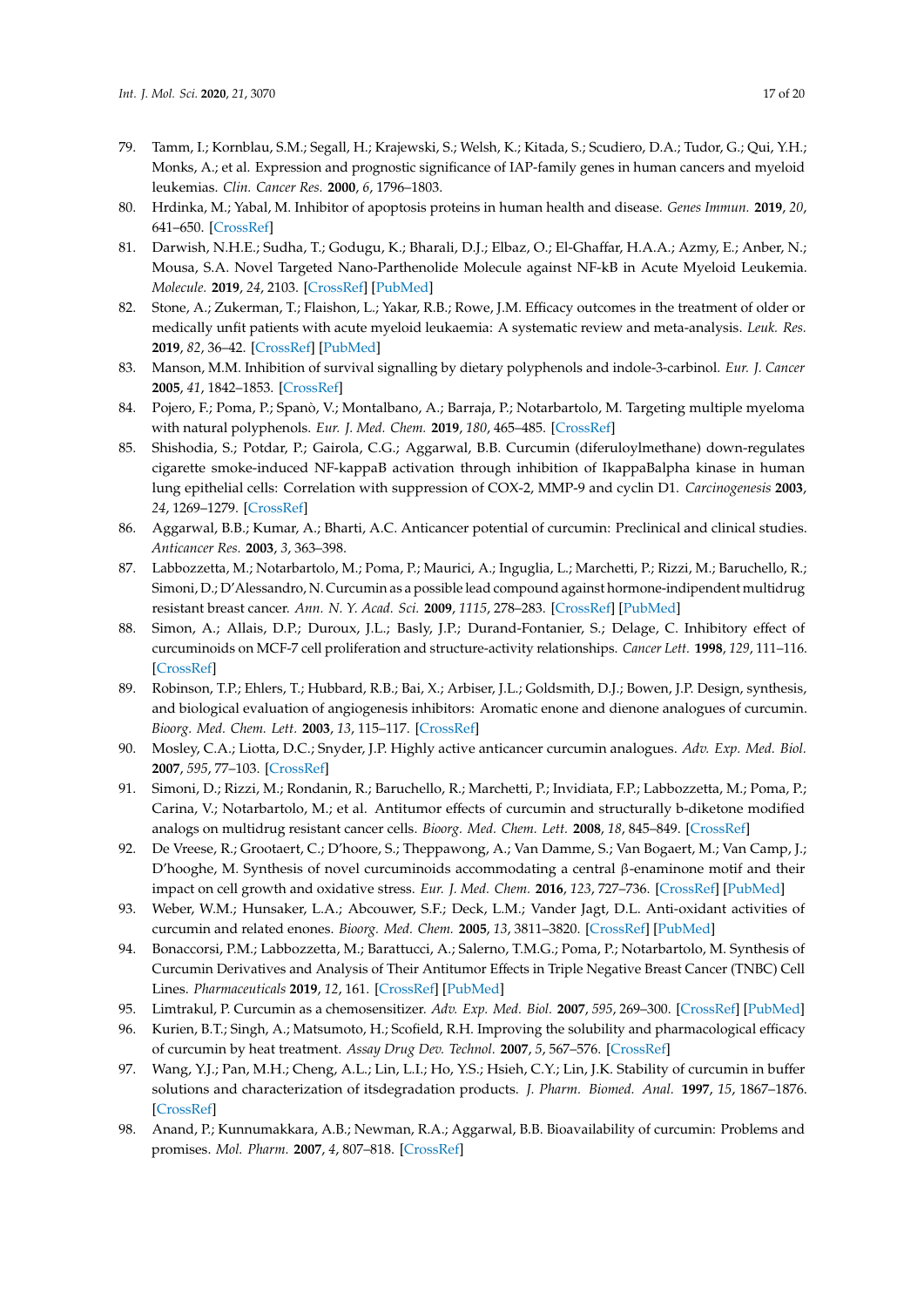- <span id="page-17-0"></span>99. Amano, C.; Minematsu, H.; Fujita, K.; Iwashita, S.; Adachi, M.; Igarashi, K.; Hinuma, S. Nanoparticles containing curcumin useful for suppressing macrophages in vivo in mice. *PLoS ONE* **2015**, *10*, e0137207. [\[CrossRef\]](http://dx.doi.org/10.1371/journal.pone.0137207)
- 100. Chow, E.K.H.; Ho, D. Cancer nanomedicine: From drug delivery to imaging. *Sci. Transl. Med.* **2013**, *5*, 216rv4. [\[CrossRef\]](http://dx.doi.org/10.1126/scitranslmed.3005872)
- <span id="page-17-1"></span>101. Nicolas, J.; Mura, S.; Brambilla, D.; Mackiewicz, N.; Couvreur, P. Design, functionalization strategies and biomedical applications of targeted biodegradable/biocompatible polymer-based nanocarriers for drug delivery. *Chem. Soc. Rev.* **2013**, *42*, 1147–1235. [\[CrossRef\]](http://dx.doi.org/10.1039/C2CS35265F) [\[PubMed\]](http://www.ncbi.nlm.nih.gov/pubmed/23238558)
- <span id="page-17-2"></span>102. Massaro, M.; Amorati, R.; Cavallaro, G.; Guernelli, S.; Lazzara, G.; Milioto, S.; Noto, R.; Poma, P.; Riela, S. Direct chemical grafted curcumin on halloysite nanotubes as dual-responsive prodrug for pharmacological applications. *Colloids Surf. B Biointerfaces* **2016**, *140*, 505–513. [\[CrossRef\]](http://dx.doi.org/10.1016/j.colsurfb.2016.01.025) [\[PubMed\]](http://www.ncbi.nlm.nih.gov/pubmed/26812638)
- <span id="page-17-3"></span>103. Massaro, M.; Poma, P.; Colletti, C.G.; Barattucci, A.; Bonaccorsi, P.M.; Lazzara, G.; Nicotra, G.; Parisi, F.; Salerno, T.M.G.; Spinella, C.; et al. Chemical and biological evaluation of cross-linked halloysite-curcumin derivatives. *Appl. Clay Sci.* **2020**, *184*, 105400. [\[CrossRef\]](http://dx.doi.org/10.1016/j.clay.2019.105400)
- <span id="page-17-4"></span>104. Teklehaymanot, T.; Giday, M. Ethnobotanical study of medicinal plants used by people in Zegie Peninsula, Northwestern Ethiopia. *J. Ethnobiol. Ethnomed.* **2007**, *3*, 12. [\[CrossRef\]](http://dx.doi.org/10.1186/1746-4269-3-12)
- 105. Crellin, J.K.; Philpott, J.; Bass, A.L.T. *Herbal Medicine Past and Present: A Reference Guide to Medicinal Plants*; Duke University Press: Durham, NC, USA, 1990.
- 106. Fernandes, F.; Andrade, P.B.; Ferreres, F.; Gil-Izquierdo, A.; Sousa-Pinto, I.; Valentão, P. The chemical composition on fingerprint of Glandora diffusa and its biological properties. *Arabian J Chem.* **2017**, *10*, 583–595. [\[CrossRef\]](http://dx.doi.org/10.1016/j.arabjc.2015.01.012)
- 107. Bakkali, F.; Averbeck, S.; Averbeck, D.; Idaomar, M. Biological effects of essential oils—A review. *Food Chem. Toxicol.* **2008**, *46*, 446–475. [\[CrossRef\]](http://dx.doi.org/10.1016/j.fct.2007.09.106)
- <span id="page-17-5"></span>108. Milad, R.; El-Ahmady, S.; Singab, A.N. Genus Kalanchoe (Crassulaceae): A review of its ethnomedicinal, botanical, chemical and pharmacological properties. *Eur. J. Med. Plants* **2014**, *4*, 86–104. [\[CrossRef\]](http://dx.doi.org/10.9734/EJMP/2014/5901)
- <span id="page-17-6"></span>109. Zito, P.; Labbozzetta, M.; Notarbartolo, M.; Sajeva, M.; Poma, P. Essential oil of Cyphostemma juttae (Vitaceae): Chemical composition and antitumor mechanism in triple negative breast cancer cells. *PLoS ONE* **2019**, *14*, e0214594. [\[CrossRef\]](http://dx.doi.org/10.1371/journal.pone.0214594)
- <span id="page-17-7"></span>110. Poma, P.; Labbozzetta, M.; McCubrey, J.A.; Ramarosandratana, A.V.; Sajeva, M.; Zito, P.; Notarbartolo, M. Antitumor Mechanism of the Essential Oils from Two Succulent Plants in Multidrug Resistance Leukemia Cell. *Pharmaceuticals* **2019**, *12*, 124. [\[CrossRef\]](http://dx.doi.org/10.3390/ph12030124)
- <span id="page-17-8"></span>111. Poma, P.; Labbozzetta, M.; Zito, P.; Alduina, R.; Ramarosandratana, A.V.; Bruno, M.; Rosselli, S.; Sajeva, M.; Notarbartolo, M. Essential Oil Composition of Alluaudia procera and in Vitro Biological Activity on Two Drug-Resistant Models. *Molecules* **2019**, *24*, 2871. [\[CrossRef\]](http://dx.doi.org/10.3390/molecules24162871)
- <span id="page-17-9"></span>112. Poma, P.; Labbozzetta, M.; Notarbartolo, M.; Bruno, M.; Maggio, A.; Rosselli, S.; Sajeva, M.; Zito, P. Chemical composition, in vitro antitumor and pro-oxidant activities of Glandora rosmarinifolia (Boraginaceae) essential oil. *PLoS ONE* **2018**, *13*, e0196947. [\[CrossRef\]](http://dx.doi.org/10.1371/journal.pone.0196947)
- <span id="page-17-10"></span>113. Paszel-Jaworska, A.; Romaniuk, A.; Rybczynska, M. Molecular mechanisms of biological activity of oleanolic acid—A source of inspiration for a new drugs design. *Mini-Rev. Org. Chem.* **2014**, *11*, 330–342. [\[CrossRef\]](http://dx.doi.org/10.2174/1570193X1103140915111839)
- 114. Chen, H.; Gao, Y.; Wang, A.; Zhou, X.; Zheng, Y.; Zhou, J. Evolution in medicinal chemistry of ursolic acid derivatives as anticancer agents. *Eur. J. Med. Chem.* **2015**, *92*, 648–655. [\[CrossRef\]](http://dx.doi.org/10.1016/j.ejmech.2015.01.031) [\[PubMed\]](http://www.ncbi.nlm.nih.gov/pubmed/25617694)
- <span id="page-17-11"></span>115. Meng, Y.Q.; Liu, D.; Cai, L.L.; Chen, H.; Cao, B.; Wang, Y.Z. The synthesis of ursolic acid derivatives with cytotoxic activity and the investigation of their preliminary mechanism of action. *Biorg. Med. Chem.* **2009**, *17*, 848–854. [\[CrossRef\]](http://dx.doi.org/10.1016/j.bmc.2008.11.036) [\[PubMed\]](http://www.ncbi.nlm.nih.gov/pubmed/19091579)
- <span id="page-17-12"></span>116. Neto, C.C. Cranberry and blueberry: Evidence for protective effects against cancer and vascular diseases. *Mol. Nutr. Food Res.* **2007**, *51*, 652–664. [\[CrossRef\]](http://dx.doi.org/10.1002/mnfr.200600279)
- 117. Svarcova, I.; Heinrich, J.; Valentova, K. Berry fruits as a source of biologically active compounds: The case of Lonicera caerulea. *Biomed. Pap. Med. Fac. Univ. Palacky Olomouc Czech. Repub.* **2007**, *151*, 163–174. [\[CrossRef\]](http://dx.doi.org/10.5507/bp.2007.031)
- <span id="page-17-13"></span>118. Sanchez-Quesada, C.; Lopez-Biedma, A.; Warleta, F.; Campos, M.; Beltran, G.; Gaforio, J.J. Bioactive properties of the main Triterpenes found in Olives, Virgin Olive Oil, and Leaves of Olea europaea. *J. Agric. Food Chem.* **2013**, *61*, 12173–12182. [\[CrossRef\]](http://dx.doi.org/10.1021/jf403154e)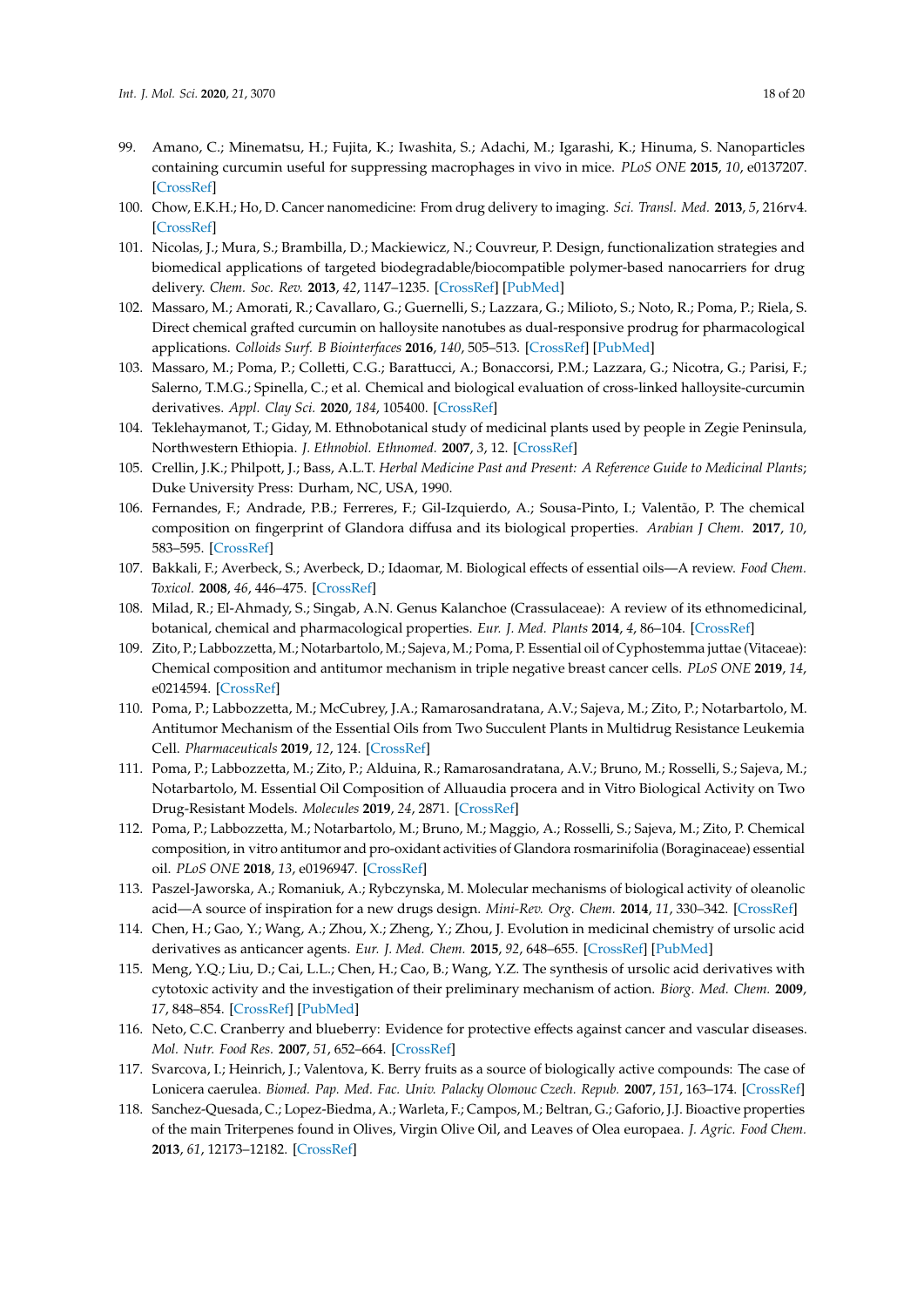- <span id="page-18-0"></span>119. Fontana, G.; Bruno, M.; Notarbartolo, M.; Labbozzetta, M.; Poma, P.; Spinella, A.; Rosselli, S. Cytotoxicity of oleanolic and ursolic acid derivatives toward hepatocellular carcinoma and evaluation of NF-κB involvement. *Bioorg. Chem.* **2019**, *90*, 103054. [\[CrossRef\]](http://dx.doi.org/10.1016/j.bioorg.2019.103054)
- <span id="page-18-1"></span>120. Katsman, A.; Umezawa, K.; Bonavida, B. Chemosensitization and immunosensitization of resistant cancer cells to apoptosis and inhibition of metastasis by the specific NF-kappaB inhibitor DHMEQ. *Curr. Pharm. De.s* **2009**, *15*, 792–808. [\[CrossRef\]](http://dx.doi.org/10.2174/138161209787582156)
- 121. Ukaji, T.; Umezawa, K. Novel approaches to target NF-κB and other signaling pathways in cancer stem cells. *Adv. Biol. Regul.* **2014**, *56*, 108–115. [\[CrossRef\]](http://dx.doi.org/10.1016/j.jbior.2014.06.001)
- 122. Lin, Y.; Ukaji, T.; Koide, N.; Umezawa, K. Inhibition of Late and Early Phases of Cancer Metastasis by the NF-κB Inhibitor DHMEQ Derived from Microbial Bioactive Metabolite Epoxyquinomicin: A Review. *Int. J. Mol. Sci.* **2018**, *19*, 729. [\[CrossRef\]](http://dx.doi.org/10.3390/ijms19030729) [\[PubMed\]](http://www.ncbi.nlm.nih.gov/pubmed/29510517)
- 123. Jiang, X.; He, H.; Xie, Z.; Wen, H.; Li, X.; Li, X.; Ma, J.; Umezawa, K.; Zhang, Y. Dehydroxymethylepoxyquinomicin suppresses atopic dermatitis-like lesions in a stratum corneum-removed murine model through NF-κB inhibition. *Immunopharmacol. Immunotoxicol.* **2019**, *41*, 32–39. [\[CrossRef\]](http://dx.doi.org/10.1080/08923973.2018.1510962) [\[PubMed\]](http://www.ncbi.nlm.nih.gov/pubmed/30724631)
- <span id="page-18-2"></span>124. Ando, Y.; Keino, H.; Kudo, A.; Hirakata, A.; Okada, A.A.; Umezawa, K. Anti-Inflammatory Effect of Dehydroxymethylepoxyquinomicin, a Nuclear factor-κB Inhibitor, on Endotoxin-Induced Uveitis in Rats In vivo and In vitro. *Ocul. Immunol. Inflamm.* **2020**, *28*, 240–248. [\[CrossRef\]](http://dx.doi.org/10.1080/09273948.2019.1568502) [\[PubMed\]](http://www.ncbi.nlm.nih.gov/pubmed/30950670)
- <span id="page-18-3"></span>125. Poma, P.; Notarbartolo, M.; Labbozzetta, M.; Sanguedolce, R.; Alaimo, A.; Carina, V.; Maurici, A.; Cusimano, A.; Cervello, M.; D'Alessandro, N. Antitumor effects of the novel NF-kappaB inhibitor dehydroxymethyl-epoxyquinomicin on human hepatic cancer cells: Analysis of synergy with cisplatin and of possible correlation with inhibition of pro-survival genes and IL-6 production. *Int. J. Oncol.* **2006**, *28*, 923–930.
- <span id="page-18-4"></span>126. Qureshi, A.A.; Zuvanich, E.G.; Khan, D.A.; Mushtaq, S.; Silswal, N.; Qureshi, N. Proteasome inhibitors modulate anticancer and anti-proliferative properties via NF-kB signaling, and ubiquitin-proteasome pathways in cancer cell lines of different organs. *Lipids Health Dis.* **2018**, *17*, 62. [\[CrossRef\]](http://dx.doi.org/10.1186/s12944-018-0697-5)
- 127. Narayanan, S.; Cai, C.Y.; Assaraf, Y.G.; Guo, H.Q.; Cui, Q.; Wei, L.; Huang, J.J.; Ashby, C.R., Jr.; Chen, Z.S. Targeting the ubiquitin-proteasome pathway to overcome anti-cancer drug resistance. *Drug Resist. Updat.* **2019**, *48*, 100663. [\[CrossRef\]](http://dx.doi.org/10.1016/j.drup.2019.100663)
- <span id="page-18-5"></span>128. Shalem-Cohavi, N.; Beery, E.; Nordenberg, J.; Rozovski, U.; Raanani, P.; Lahav, M.; Uziel, O. The Effects of Proteasome Inhibitors on Telomerase Activity and Regulation in Multiple Myeloma Cells. *Int J Mol Sci* **2019**, *20*, 2509. [\[CrossRef\]](http://dx.doi.org/10.3390/ijms20102509)
- <span id="page-18-6"></span>129. Minn, A.J.; Bevilacqua, E.; Yun, J.; Rosner, M.R. Identification of novel metastasis suppressor signaling pathways for breast cancer. *Cell Cycle* **2012**, *11*, 2452–2457. [\[CrossRef\]](http://dx.doi.org/10.4161/cc.20624)
- 130. Yeung, K.; Seitz, T.; Li, S.; Janosch, P.; McFerran, B.; Kaiser, C.; Fee, F.; Katsanakis, K.D.; Rose, D.W.; Mischak, H.; et al. Suppression of Raf-1 kinase activity and MAP kinase signalling by RKIP. *Nature* **1999**, *401*, 173–177. [\[CrossRef\]](http://dx.doi.org/10.1038/43686)
- 131. Schuierer, M.M.; Bataille, F.; Weiss, T.S.; Hellerbrand, C.; Bosserhoff, A.K. Raf kinase inhibitor protein is downregulated in hepatocellular carcinoma. *Oncol. Rep.* **2006**, *16*, 451–456. [\[CrossRef\]](http://dx.doi.org/10.3892/or.16.3.451) [\[PubMed\]](http://www.ncbi.nlm.nih.gov/pubmed/16865242)
- <span id="page-18-7"></span>132. Zaravinos, A.; Bonavida, B.; Chatzaki, E.; Baritaki, S. RKIP: A Key Regulator in Tumor Metastasis Initiation and Resistance to Apoptosis: Therapeutic Targeting and Impact. *Cancers (Basel)* **2018**, *10*, 287. [\[CrossRef\]](http://dx.doi.org/10.3390/cancers10090287) [\[PubMed\]](http://www.ncbi.nlm.nih.gov/pubmed/30149591)
- <span id="page-18-8"></span>133. Odabaei, G.; Chatterjee, D.; Jazirehi, A.R.; Goodglick, L.; Yeung, K.; Bonavida, B. Raf-1 kinase inhibitor protein: Structure, function, regulation of cell signaling and pivotal role in apoptosis. *Adv. Cancer Res.* **2004**, *91*, 169–200. [\[CrossRef\]](http://dx.doi.org/10.1016/S0065-230X(04)91005-6) [\[PubMed\]](http://www.ncbi.nlm.nih.gov/pubmed/15327891)
- <span id="page-18-9"></span>134. Tang, H.; Park, S.; Sun, S.C.; Trumbly, R.; Ren, G.; Tsung, E.; Yeung, K.C. RKIP inhibits NF-kappaB in cancer cells by regulating upstream signaling components of the IkappaB kinase complex. *FEBS Lett.* **2010**, *584*, 662–668. [\[CrossRef\]](http://dx.doi.org/10.1016/j.febslet.2009.12.051) [\[PubMed\]](http://www.ncbi.nlm.nih.gov/pubmed/20043910)
- 135. Wu, K.; Bonavida, B. The activated NF-kappaB-Snail-RKIP circuitry in cancer regulates both the metastatic cascade and resistance to apoptosis by cytotoxic drugs. *Crit. Rev. Immunol.* **2009**, *29*, 241–254. [\[CrossRef\]](http://dx.doi.org/10.1615/CritRevImmunol.v29.i3.40) [\[PubMed\]](http://www.ncbi.nlm.nih.gov/pubmed/19538137)
- <span id="page-18-10"></span>136. Jing, S.H.; Gao, X.; Yu, B.; Qiao, H. Raf Kinase Inhibitor Protein (RKIP) Inhibits Tumor Necrosis Factor-α (TNF-α) Induced Adhesion Molecules Expression in Vascular Smooth Muscle Bells by Suppressing (Nuclear Transcription Factor-κB (NF-kappaB) Pathway. *Med. Sci. Monit.* **2017**, *23*, 4789–4797. [\[CrossRef\]](http://dx.doi.org/10.12659/MSM.903661)